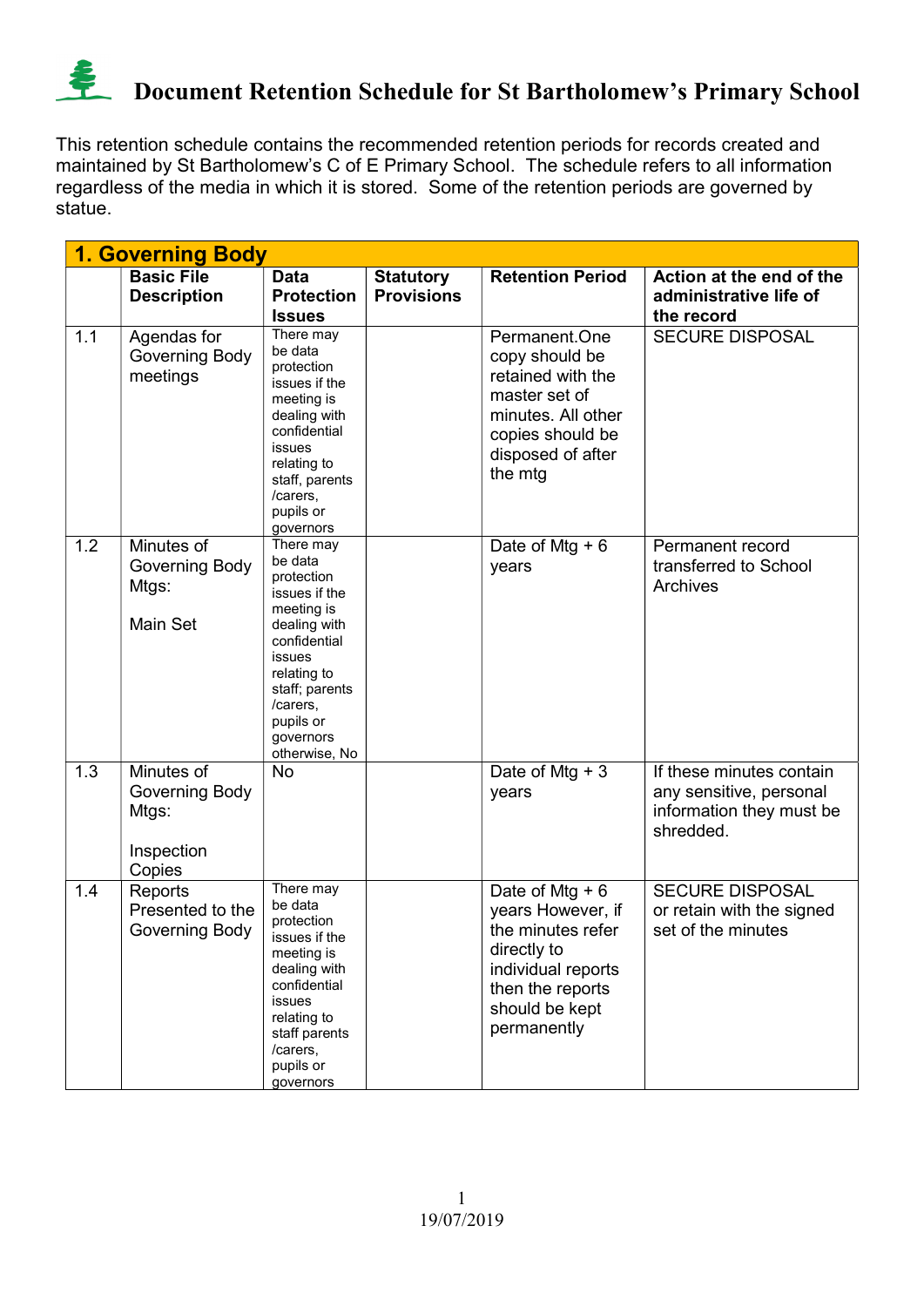

|      | <b>1. Governing Body</b>                                                                                                                          |                                                   |                                                                                                                      |                                                             |                                                                                                                                                     |  |  |  |
|------|---------------------------------------------------------------------------------------------------------------------------------------------------|---------------------------------------------------|----------------------------------------------------------------------------------------------------------------------|-------------------------------------------------------------|-----------------------------------------------------------------------------------------------------------------------------------------------------|--|--|--|
|      | <b>Basic File</b><br><b>Description</b>                                                                                                           | <b>Data</b><br><b>Protection</b><br><b>Issues</b> | <b>Statutory</b><br><b>Provisions</b>                                                                                | <b>Retention Period</b>                                     | Action at the end of the<br>administrative life of<br>the record                                                                                    |  |  |  |
| 1.5  | Meeting papers<br>relating to the<br><b>AGM</b><br>held under<br>Section 33 of<br>the Education<br>Act 2002                                       | No                                                | Education<br>Act 2002,<br>Section 33                                                                                 | Date meeting $+6$<br>years                                  | <b>SECURE DISPOSAL</b>                                                                                                                              |  |  |  |
| 1.6  | Instruments of<br>Government<br>including<br>Articles of<br>Association                                                                           | <b>No</b>                                         |                                                                                                                      | Permanent                                                   | These should be retained<br>in the school whilst the<br>school is open and then<br>offered to County<br>Archives Service when<br>the school closes. |  |  |  |
| 1.7  | <b>Action Plans</b><br>created to<br>ensure effective<br>management<br>(including<br>governance) of<br>the school                                 | <b>No</b>                                         |                                                                                                                      | Date of Action Plan<br>+ 3 years                            | <b>SECURE DISPOSAL</b>                                                                                                                              |  |  |  |
| 1.8  | Policy<br>documents<br>created and<br>administered by<br>the Governing<br>Body                                                                    | <b>No</b>                                         |                                                                                                                      | Life of Policy + $3$<br>years                               | <b>SECURE DISPOSAL</b>                                                                                                                              |  |  |  |
| 1.9  | Records relating<br>to complaints<br>dealt with by the<br>Governing Body                                                                          | Yes                                               |                                                                                                                      | Date of the<br>resolution of the<br>complaint $+6$<br>years | <b>SECURE DISPOSAL</b>                                                                                                                              |  |  |  |
| 1.10 | <b>Annual Reports</b><br>created under<br>the<br>requirements of<br>the Education<br>(Governor's<br><b>Annual Reports)</b><br>Regulations<br>2002 | No                                                | Education<br>(Governor"s<br>Annual<br>Reports)<br>(England)<br>(Amendment)<br>Regulations<br>2002 SI 2002<br>No 1171 | Date of report + 10<br>years                                | <b>SECURE DISPOSAL</b>                                                                                                                              |  |  |  |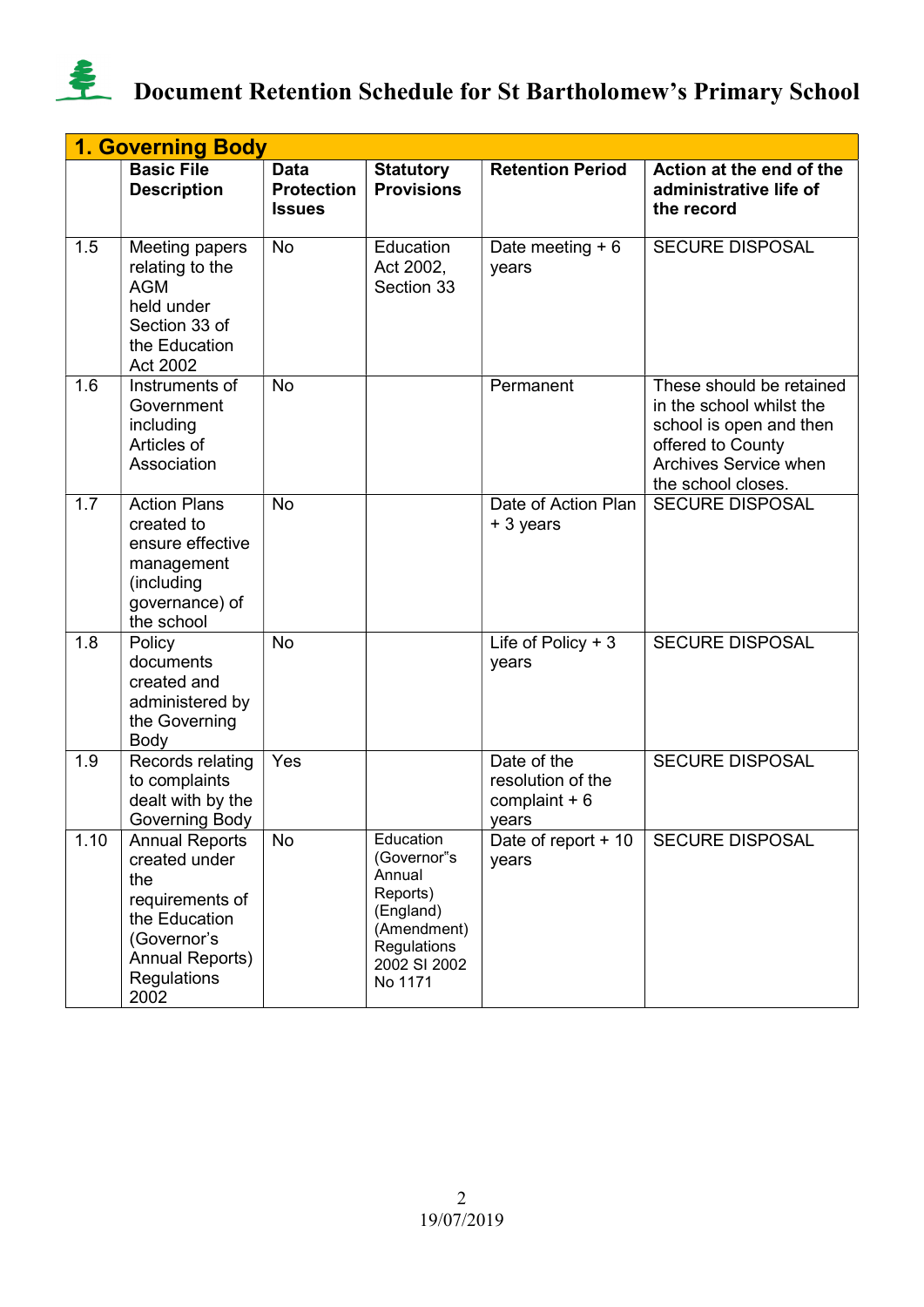

|     | 2. Headteacher + Senior Leadership Team                                                                                                                             |                                                                                                                                  |                                       |                                                                      |                                                                  |  |  |
|-----|---------------------------------------------------------------------------------------------------------------------------------------------------------------------|----------------------------------------------------------------------------------------------------------------------------------|---------------------------------------|----------------------------------------------------------------------|------------------------------------------------------------------|--|--|
|     | <b>Basic File</b><br><b>Description</b>                                                                                                                             | <b>Data</b><br><b>Protection</b><br><b>Issues</b>                                                                                | <b>Statutory</b><br><b>Provisions</b> | <b>Retention Period</b>                                              | Action at the end of the<br>administrative life of<br>the record |  |  |
| 2.1 | Minutes of<br>Senior<br>Management<br>Team meetings<br>and the<br>meetings of<br>other internal<br>administrative<br>bodies i.e.<br>cttees, gps,<br>working parties | There may<br>be data<br>protection<br>issues if<br>the<br>minutes<br>refers to<br>individual<br>pupils or<br>members<br>of staff |                                       | Date of the<br>meeting $+3$ years<br><b>Stored</b><br>electronically |                                                                  |  |  |
| 2.2 | Reports created<br>by the Head<br>Teacher or the<br>Management<br>Team                                                                                              | There may<br>be data<br>protection<br>issues if<br>the report<br>refers to<br>individual<br>pupils or<br>members<br>of staff     |                                       | Date of the report<br>+ a minimum of 3<br>years then review          | <b>SECURE DISPOSAL</b>                                           |  |  |
| 2.3 | Records created<br>by head<br>teachers,<br>deputy head<br>teachers, heads<br>of year and<br>other members<br>of staff with<br>administrative<br>responsibilities    | There may<br>be data<br>protection<br>issues if<br>the report<br>refers to<br>individual<br>pupils or<br>members<br>of staff     |                                       | Date of the report<br>+ 3 years then<br>review                       | <b>SECURE DISPOSAL</b>                                           |  |  |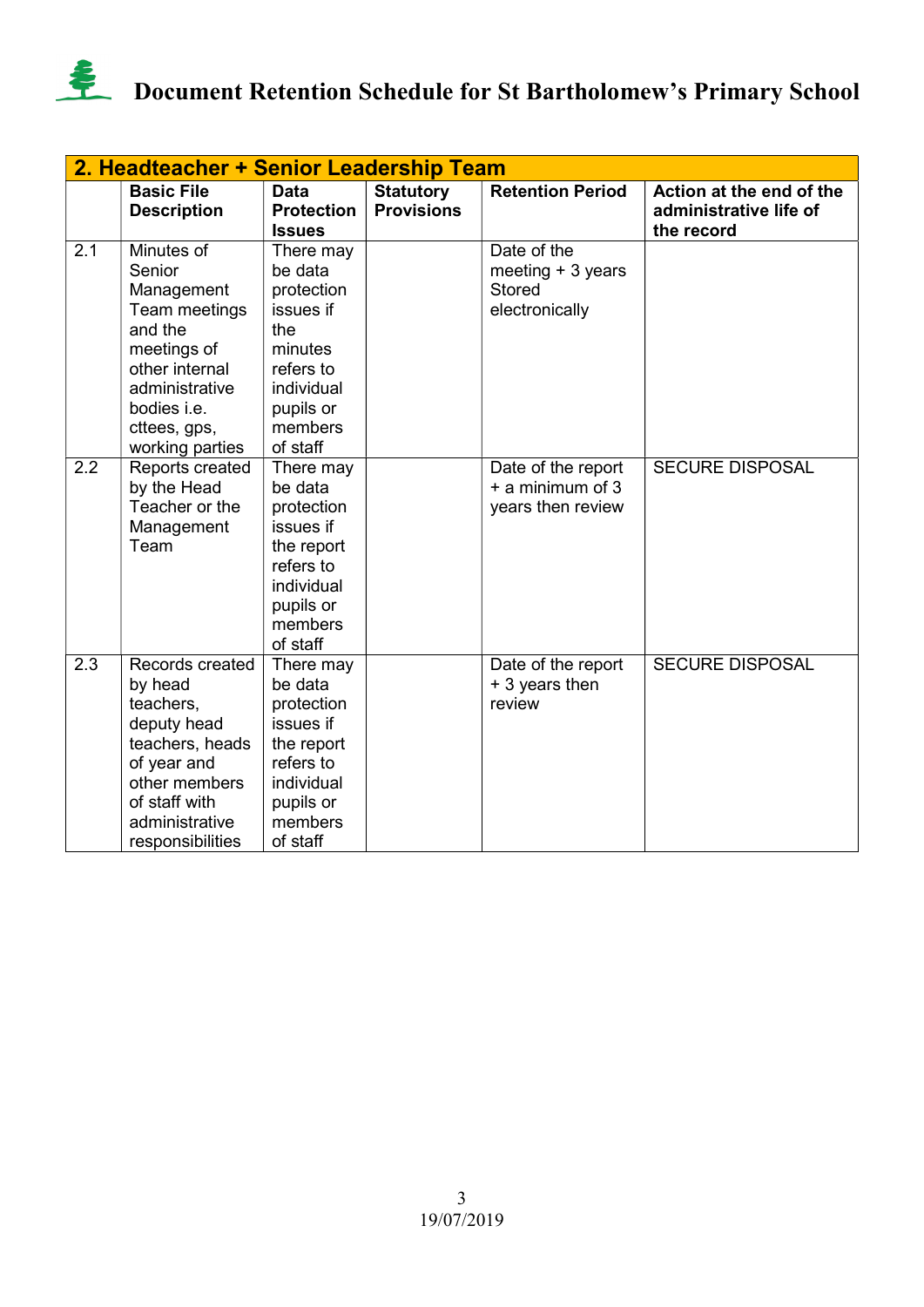

|     | 2. Headteacher + Senior Leadership Team                                                                                                                                 |                                                   |                                       |                                                       |                                                                  |  |  |  |
|-----|-------------------------------------------------------------------------------------------------------------------------------------------------------------------------|---------------------------------------------------|---------------------------------------|-------------------------------------------------------|------------------------------------------------------------------|--|--|--|
|     | <b>Basic File</b><br><b>Description</b>                                                                                                                                 | <b>Data</b><br><b>Protection</b><br><b>Issues</b> | <b>Statutory</b><br><b>Provisions</b> | <b>Retention Period</b>                               | Action at the end of the<br>administrative life of<br>the record |  |  |  |
| 2.5 | Correspondence<br>created by head<br>teachers,<br>deputy head<br>teachers, heads<br>of year and<br>other members<br>of staff with<br>administrative<br>responsibilities |                                                   |                                       | Date of<br>correspondence +<br>3 years then<br>review | <b>SECURE DISPOSAL</b>                                           |  |  |  |
| 2.6 | Professional<br>Development<br>Plans (linked to<br>Performance<br>Management<br>practices and<br>protocols)                                                             | Yes                                               |                                       | Life of plan $+5$<br>years                            | <b>SECURE DISPOSAL</b>                                           |  |  |  |
| 2.7 | School<br>Development<br>Plans and<br><b>School Strategic</b><br>Plans                                                                                                  | <b>No</b>                                         |                                       | Life of plan $+3$<br>years                            | <b>SECURE DISPOSAL</b>                                           |  |  |  |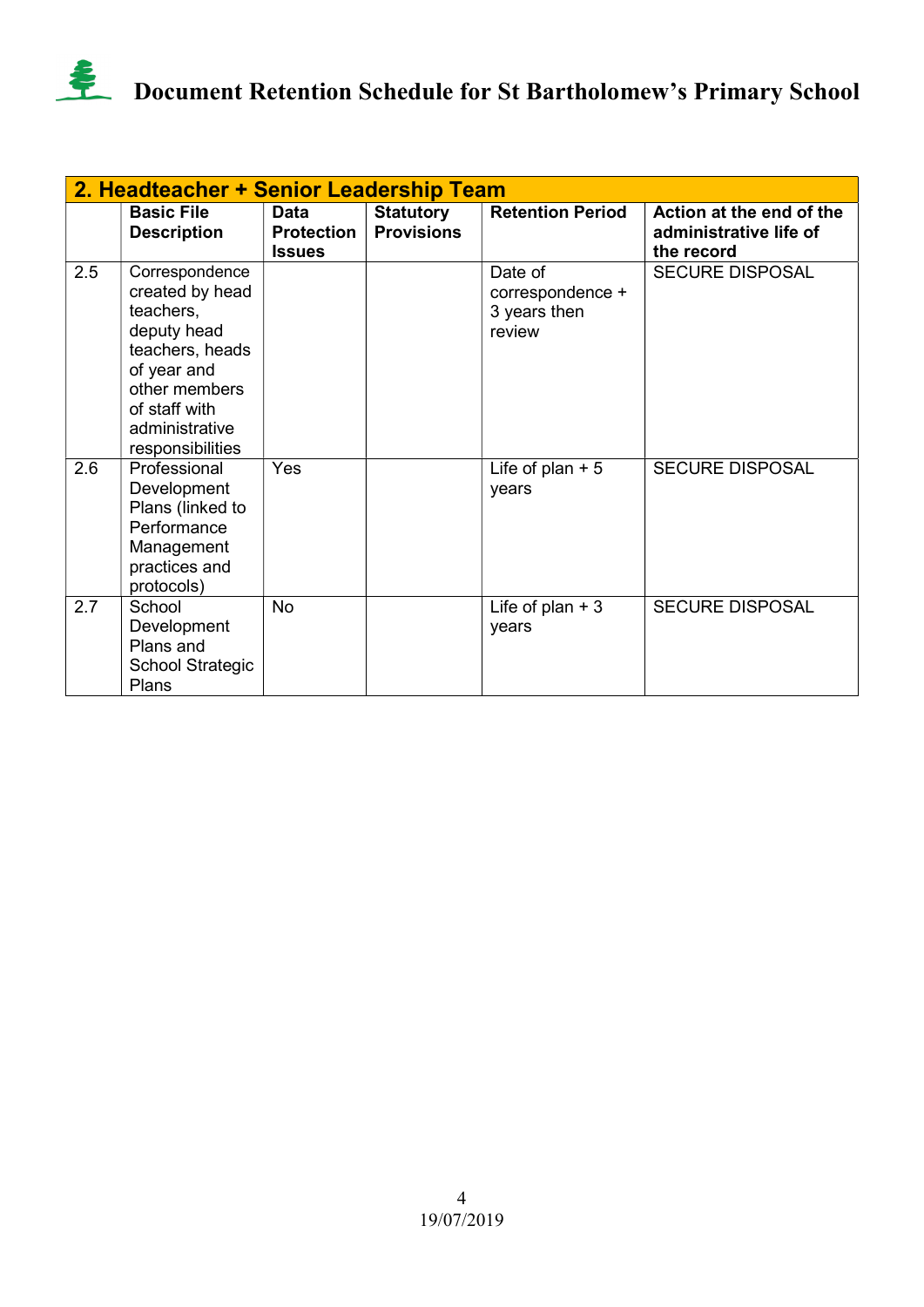

|     | <b>3. Operational Administration</b>                                                                 |                                                   |                                       |                                   |                                                                  |  |  |  |
|-----|------------------------------------------------------------------------------------------------------|---------------------------------------------------|---------------------------------------|-----------------------------------|------------------------------------------------------------------|--|--|--|
|     | <b>Basic File</b><br><b>Description</b>                                                              | <b>Data</b><br><b>Protection</b><br><b>Issues</b> | <b>Statutory</b><br><b>Provisions</b> | <b>Retention</b><br><b>Period</b> | Action at the end of the<br>administrative life of<br>the record |  |  |  |
| 3.1 | School brochure<br>or prospectus                                                                     | <b>No</b>                                         |                                       | Ongoing                           | <b>STANDARD DISPOSAL</b>                                         |  |  |  |
| 3.2 | Circulars /<br>Letters to<br>parents or<br>pupils                                                    | <b>No</b>                                         |                                       | Current year<br>+ 2 years         | <b>STANDARD DISPOSAL</b>                                         |  |  |  |
| 3.3 | Newsletters and<br>other items with<br>a short<br>operational use                                    | <b>No</b>                                         |                                       | Current year<br>+ 1 year          | <b>STANDARD DISPOSAL</b>                                         |  |  |  |
| 3.4 | <b>Visitors' Books</b><br>and Signing in<br><b>Sheets</b>                                            | <b>No</b>                                         |                                       | Current year<br>+ 1 year          | <b>SECURE DISPOSAL</b>                                           |  |  |  |
| 3.5 | Records relating<br>to the creation<br>and<br>management of<br><b>Parent Teacher</b><br>Associations | <b>No</b>                                         |                                       | Current year<br>+ 6 years         | <b>SECURE DISPOSAL</b>                                           |  |  |  |
| 3.6 | Volunteer and<br>Work<br>Experience<br>Agreements                                                    | Yes                                               |                                       | Current year<br>+ 1 year          | <b>SECURE DISPOSAL</b>                                           |  |  |  |
| 3.7 | PE / After<br><b>School Club</b><br>Registers                                                        | Yes                                               |                                       | Current year<br>+ 1 year          | <b>SECURE DISPOSAL</b>                                           |  |  |  |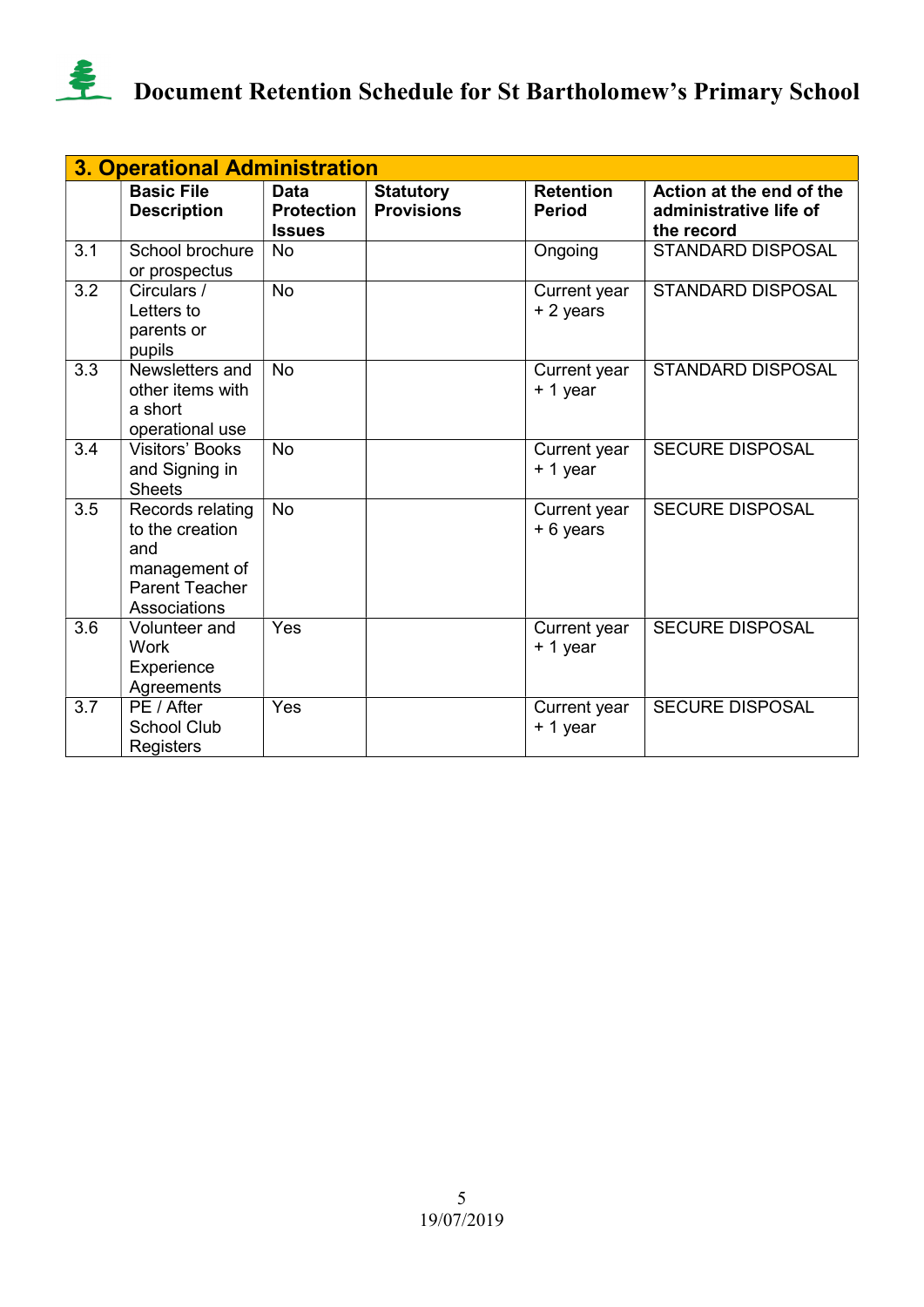

|     | <b>4. Personnel</b>                                                                                                 |                                                   |                                                                                                                                                                                                      |                                                                                                                                                                      |                                                                  |  |  |
|-----|---------------------------------------------------------------------------------------------------------------------|---------------------------------------------------|------------------------------------------------------------------------------------------------------------------------------------------------------------------------------------------------------|----------------------------------------------------------------------------------------------------------------------------------------------------------------------|------------------------------------------------------------------|--|--|
|     | <b>Basic File</b><br><b>Description</b>                                                                             | <b>Data</b><br><b>Protection</b><br><b>Issues</b> | <b>Statutory</b><br><b>Provisions</b>                                                                                                                                                                | <b>Retention</b><br><b>Period</b>                                                                                                                                    | Action at the end of the<br>administrative life of the<br>record |  |  |
| 4.1 | All records<br>leading up to<br>the appointment<br>of a new head<br>teacher                                         | Yes                                               |                                                                                                                                                                                                      | Date of<br>appointment<br>+ 6 years                                                                                                                                  | <b>SECURE DISPOSAL</b>                                           |  |  |
| 4.2 | All records<br>leading up to<br>the appointment<br>of a new<br>member of<br>staff $-$<br>unsuccessful<br>candidates | Yes                                               |                                                                                                                                                                                                      | Date of<br>appointment<br>$+6$ months                                                                                                                                | <b>SECURE DISPOSAL</b>                                           |  |  |
| 4.3 | All records<br>leading up to<br>the appointment<br>of a new<br>member of<br>staff $-$<br>successful<br>candidate    | Yes                                               |                                                                                                                                                                                                      | All the<br>relevant<br>information<br>should be<br>added to the<br>staff<br>personal file<br>(see below)<br>and all other<br>information<br>retained for 6<br>months | <b>SECURE DISPOSAL</b>                                           |  |  |
| 4.4 | Pre-employment<br>vetting<br>information -<br><b>DBS Checks</b>                                                     | No                                                | <b>DBS Update Service</b><br><b>Employer Guide</b><br>June 2014: Keeping<br>children safe in<br><b>Education April 2018</b><br>(Statutory Dept. of<br>Education)<br>Sections 73, 74<br>Guidance from | Duration of<br>Employment<br>+ 6 years                                                                                                                               | <b>SECURE DISPOSAL</b>                                           |  |  |
| 4.5 | Proof of identity<br>collected as part<br>of the process<br>of checking<br>'portable'<br>enhanced DBS<br>disclosure | Yes                                               |                                                                                                                                                                                                      | Termination<br><b>of</b><br>Employment<br>+ 6 years                                                                                                                  | <b>SECURE DISPOSAL</b>                                           |  |  |
| 4.6 | Evidence of<br>Right to Work in<br>UK                                                                               | Yes                                               | "An Employer"s<br>Guide to Work<br>Checks"; Home<br>Office 2015                                                                                                                                      | Termination<br>of<br>Employment<br>+ 6 years                                                                                                                         | <b>SECURE DISPOSAL</b>                                           |  |  |
| 4.7 | <b>Staff Personnel</b><br>File                                                                                      | Yes                                               | <b>Limitation Act 1980</b><br>(Section 2)                                                                                                                                                            | Termination<br>of<br>Employment<br>+ 6 years                                                                                                                         | <b>SECURE DISPOSAL</b>                                           |  |  |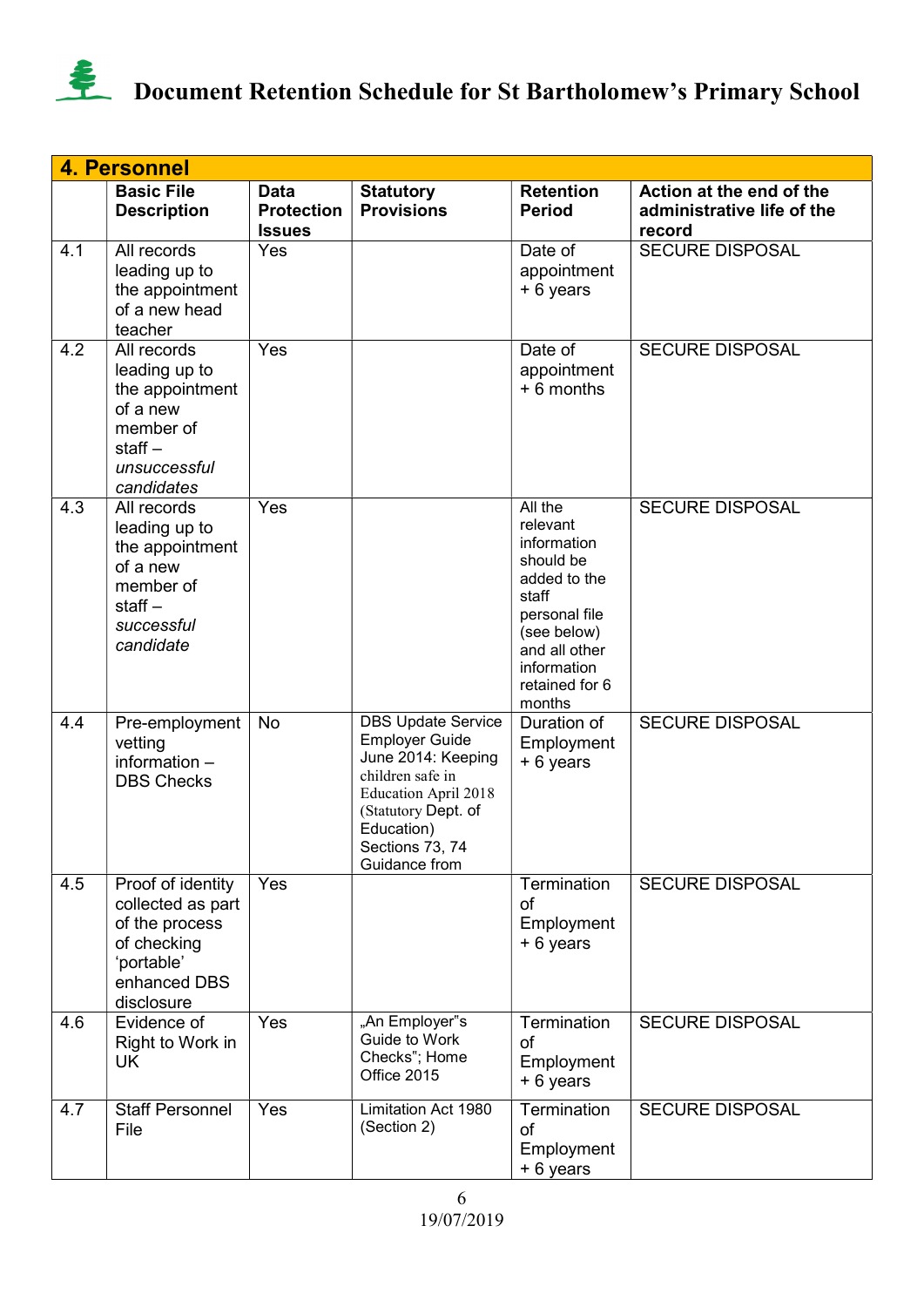

|      | <b>4. Personnel</b>                                                                                                                |                                                   |                                                                                                                                                                                                                                                                          |                                                                                                                                                                                                                                                                         |                                                                                                                     |  |  |  |
|------|------------------------------------------------------------------------------------------------------------------------------------|---------------------------------------------------|--------------------------------------------------------------------------------------------------------------------------------------------------------------------------------------------------------------------------------------------------------------------------|-------------------------------------------------------------------------------------------------------------------------------------------------------------------------------------------------------------------------------------------------------------------------|---------------------------------------------------------------------------------------------------------------------|--|--|--|
|      | <b>Basic File</b><br><b>Description</b>                                                                                            | <b>Data</b><br><b>Protection</b><br><b>Issues</b> | <b>Statutory</b><br><b>Provisions</b>                                                                                                                                                                                                                                    | <b>Retention</b><br><b>Period</b>                                                                                                                                                                                                                                       | Action at the end of the<br>administrative life of<br>the record                                                    |  |  |  |
| 4.8  | Extra hours /<br>Supply / Casual<br>Claim forms                                                                                    | Yes                                               |                                                                                                                                                                                                                                                                          | Current year<br>+ 6 years                                                                                                                                                                                                                                               | <b>SECURE DISPOSAL</b>                                                                                              |  |  |  |
| 4.9  | Annual<br>Performance<br>Management<br>Records                                                                                     | Yes                                               |                                                                                                                                                                                                                                                                          | Current year<br>+ 5 years                                                                                                                                                                                                                                               | <b>SECURE DISPOSAL</b>                                                                                              |  |  |  |
| 4.10 | Allegation of a<br>child protection<br>nature against a<br>member of staff<br>including<br>where the<br>allegation is<br>unfounded | Yes                                               | "Keeping children<br>safe in education<br>Statutory guidance<br>for schools and<br>colleges Sept 2018";<br>"Working together<br>to safeguard<br>children. A guide to<br>inter-agency<br>working to<br>safeguard and<br>promote the welfare<br>of children March<br>2015" | Until the<br>person"s<br>normal<br>retirement age<br>or 10 years<br>from the date<br>of the<br>allegation<br>whichever is<br>the longer<br>then REVIEW.<br>Note:<br>Allegations<br>that are found<br>to be alicious<br>should be<br>removed from<br>personnel<br>files. | <b>SECURE DISPOSAL</b>                                                                                              |  |  |  |
| 4.11 | Disciplinary<br>proceedings:<br>Oral Warning                                                                                       | Yes                                               |                                                                                                                                                                                                                                                                          | Date of<br>warning $+6$<br>months                                                                                                                                                                                                                                       | <b>SECURE DISPOSAL</b>                                                                                              |  |  |  |
| 4.12 | Disciplinary<br>proceedings:<br><b>Written L1</b>                                                                                  | Yes                                               |                                                                                                                                                                                                                                                                          | Date of<br>warning $+6$<br>months                                                                                                                                                                                                                                       | <b>SECURE DISPOSAL</b>                                                                                              |  |  |  |
| 4.13 | <b>Disciplinary</b><br>proceedings:<br>Written L2                                                                                  | Yes                                               |                                                                                                                                                                                                                                                                          | Date of<br>warning $+12$<br>months                                                                                                                                                                                                                                      | <b>SECURE DISPOSAL</b>                                                                                              |  |  |  |
| 4.14 | Disciplinary<br>proceedings:<br>Final                                                                                              | Yes                                               |                                                                                                                                                                                                                                                                          | Date of<br>warning $+18$<br>months                                                                                                                                                                                                                                      | <b>SECURE DISPOSAL(If</b><br>warnings are placed on<br>personal files then they<br>must be weeded from the<br>file) |  |  |  |
| 4.15 | Disciplinary<br>proceedings:<br>Case not found                                                                                     | Yes                                               | If the incident is child protection<br>related then see above otherwise<br>dispose of at<br>the conclusion of the case                                                                                                                                                   |                                                                                                                                                                                                                                                                         | <b>SECURE DISPOSAL</b>                                                                                              |  |  |  |
| 4.16 | References                                                                                                                         | Yes                                               |                                                                                                                                                                                                                                                                          | Date of<br>leaving $+6$<br>years                                                                                                                                                                                                                                        | <b>SECURE DISPOSAL</b>                                                                                              |  |  |  |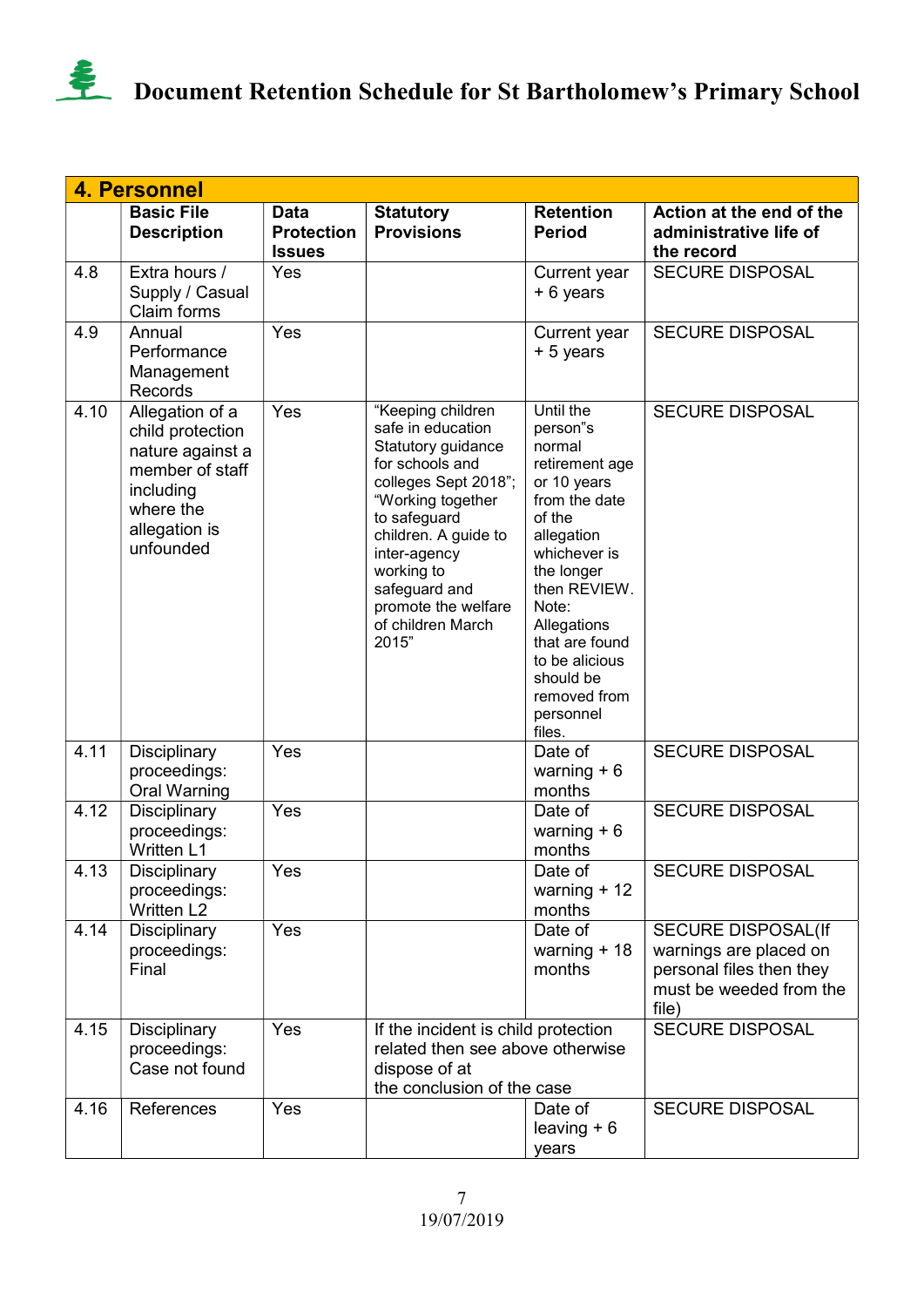

|     | <b>5. Health and Safety</b>                                          |                                                   |                                                                                                                                                                                                                                                               |                                                                            |                                                                  |  |  |  |
|-----|----------------------------------------------------------------------|---------------------------------------------------|---------------------------------------------------------------------------------------------------------------------------------------------------------------------------------------------------------------------------------------------------------------|----------------------------------------------------------------------------|------------------------------------------------------------------|--|--|--|
|     | <b>Basic File</b><br><b>Description</b>                              | <b>Data</b><br><b>Protection</b><br><b>Issues</b> | <b>Statutory</b><br><b>Provisions</b>                                                                                                                                                                                                                         | <b>Retention</b><br><b>Period</b>                                          | Action at the end of the<br>administrative life of<br>the record |  |  |  |
| 5.1 | Health and<br><b>Safety Policy</b><br><b>Statements</b>              | No                                                |                                                                                                                                                                                                                                                               | Life of policy<br>+ 1 year                                                 | <b>SECURE DISPOSAL</b>                                           |  |  |  |
| 5.2 | <b>Risk</b><br>Assessments<br>for trips                              | Yes                                               |                                                                                                                                                                                                                                                               | Life of $RA +$<br>3 years                                                  | <b>SECURE DISPOSAL</b>                                           |  |  |  |
| 5.3 | <b>Risk</b><br>Assessments-<br>class termly                          | <b>No</b>                                         |                                                                                                                                                                                                                                                               | <b>Current Year</b><br>+ 1 year                                            | <b>SECURE DISPOSAL</b>                                           |  |  |  |
| 5.4 | <b>Risk</b><br>Assessments -<br>generic                              | No                                                |                                                                                                                                                                                                                                                               | Life of RA                                                                 | <b>SECURE DISPOSAL</b>                                           |  |  |  |
| 5.5 | Records relating<br>to accident/<br>injury at work                   | Yes                                               |                                                                                                                                                                                                                                                               | Permanent:<br>held<br>electronically<br>on<br><b>ASSESSNET</b><br>database |                                                                  |  |  |  |
| 5.6 | <b>Online Accident</b><br>Reporting: Adult                           | Yes                                               | Social Security<br>(Claims and<br>Payments)<br>Regulations<br>1979 Regulation 25.<br>Social Security<br>Administration<br>Act 1992 Section 8.<br>Limitation Act 1980                                                                                          | Permanent:<br>held<br>electronically<br>on<br><b>ASSESSNET</b><br>database |                                                                  |  |  |  |
| 5.7 | <b>Online Accident</b><br>Reporting: Child                           | Yes                                               |                                                                                                                                                                                                                                                               | Permanent:<br>held<br>electronically<br>on<br><b>ASSESSNET</b><br>database |                                                                  |  |  |  |
| 5.8 | Control of<br><b>Substances</b><br>Hazardous to<br>Health<br>(COSHH) | No                                                | Control of<br>Substances<br>Hazardous to Health<br>Regulations 2002.<br>SI 2002 No 2677<br>Regulation<br>11; Records kept<br>under the 1994 and<br>1999<br>Regulations to be<br>kept as if the 2002<br>Regulations<br>had not been made.<br>Regulation 18 (2) | Current year<br>+40 years                                                  | <b>SECURE DISPOSAL</b>                                           |  |  |  |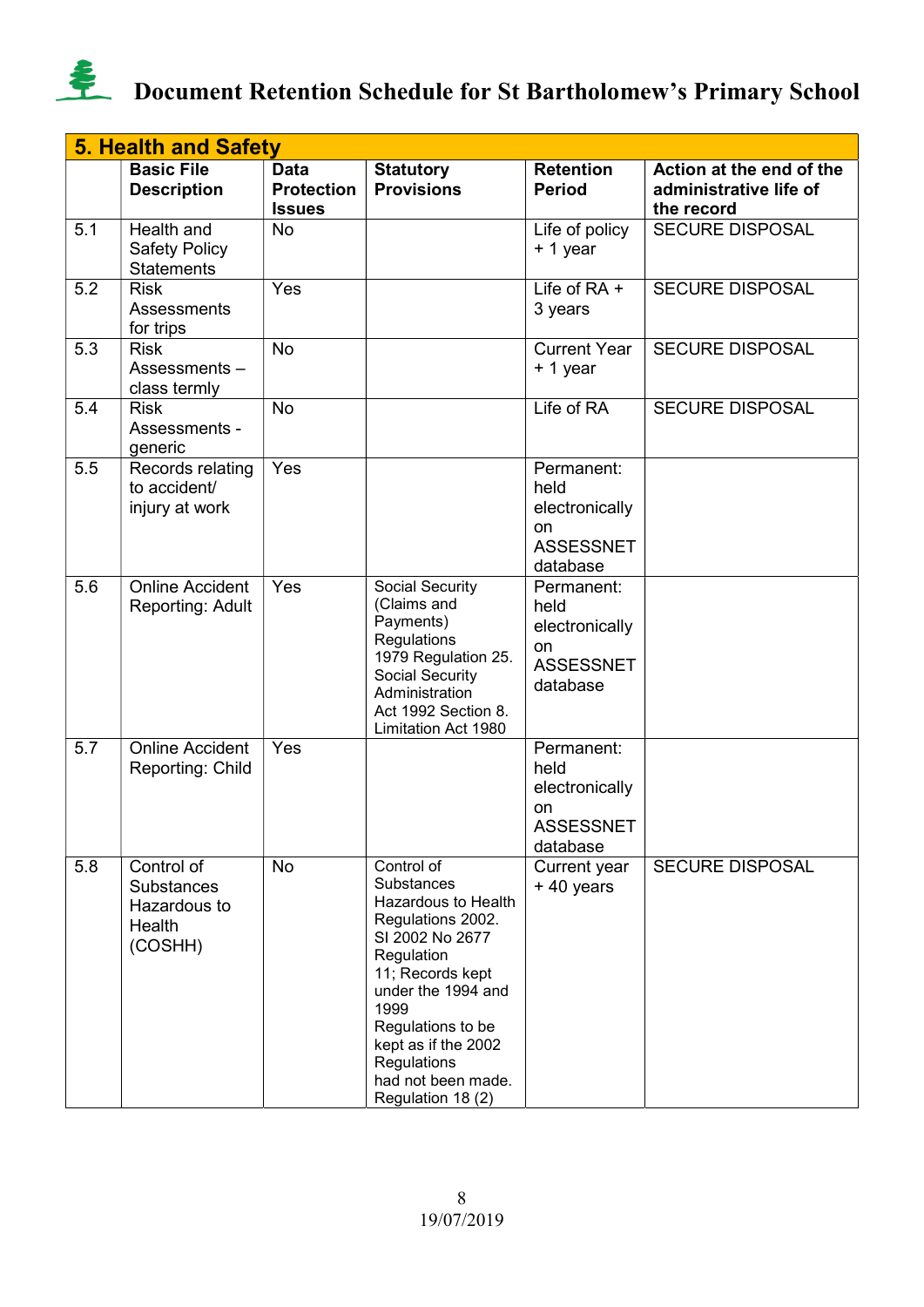

|      | <b>5. Health and Safety</b>                                                                                                               |                                                   |                                                                                                     |                                   |                                                                  |  |  |  |
|------|-------------------------------------------------------------------------------------------------------------------------------------------|---------------------------------------------------|-----------------------------------------------------------------------------------------------------|-----------------------------------|------------------------------------------------------------------|--|--|--|
|      | <b>Basic File</b><br><b>Description</b>                                                                                                   | <b>Data</b><br><b>Protection</b><br><b>Issues</b> | <b>Statutory</b><br><b>Provisions</b>                                                               | <b>Retention</b><br><b>Period</b> | Action at the end of the<br>administrative life of<br>the record |  |  |  |
| 5.9  | Process of<br>monitoring of<br>areas<br>where<br>employees and<br>persons<br>are likely to<br>have become in<br>contact with<br>asbestos  | <b>No</b>                                         | <b>Control of Asbestos</b><br>at Work Regulations<br>2012 SI<br>1012 No 632<br><b>Regulation 19</b> | Last action $+$<br>40 years       | <b>SECURE DISPOSAL</b>                                           |  |  |  |
| 5.10 | Process of<br>monitoring of<br>areas<br>where<br>employees and<br>persons<br>are likely to<br>have become in<br>contact with<br>radiation | <b>No</b>                                         |                                                                                                     | Last action $+$<br>50 years       | <b>SECURE DISPOSAL</b>                                           |  |  |  |
| 5.12 | <b>Fire Precautions</b><br>log books                                                                                                      | <b>No</b>                                         |                                                                                                     | Current year<br>+ 6 years         | <b>SECURE DISPOSAL</b>                                           |  |  |  |
| 5.13 | <b>Accident Record</b><br><b>Book</b>                                                                                                     | Yes                                               |                                                                                                     | <b>Current Year</b><br>x 1 year   | <b>SECURE DISPOSAL</b>                                           |  |  |  |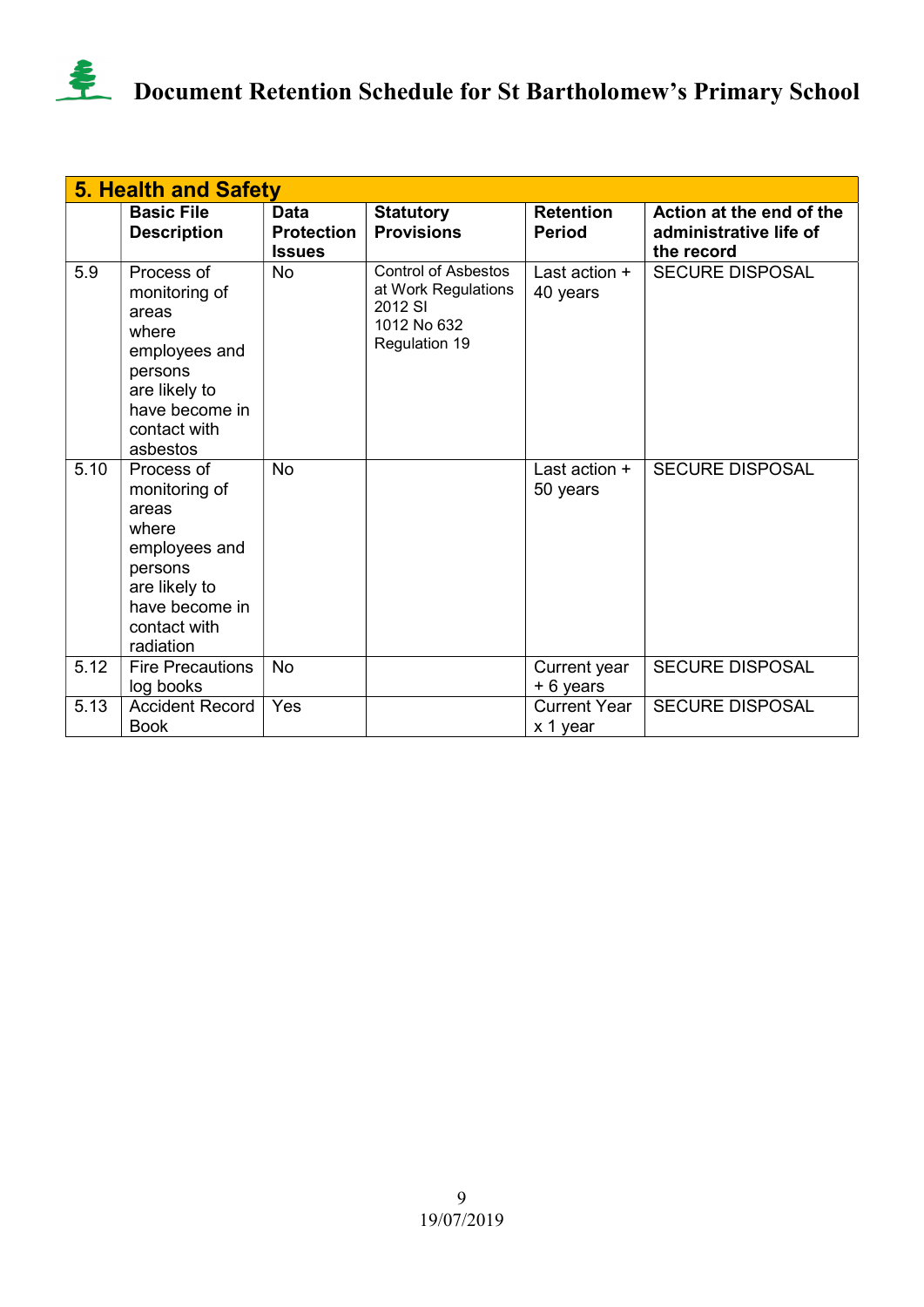

| 6. Risk Management, Insurance and Asset Management |                                                  |                                                   |                                       |                                            |                                                                  |  |  |  |
|----------------------------------------------------|--------------------------------------------------|---------------------------------------------------|---------------------------------------|--------------------------------------------|------------------------------------------------------------------|--|--|--|
|                                                    | <b>Basic File</b><br><b>Description</b>          | <b>Data</b><br><b>Protection</b><br><b>Issues</b> | <b>Statutory</b><br><b>Provisions</b> | <b>Retention</b><br><b>Period</b>          | Action at the end of the<br>administrative life of<br>the record |  |  |  |
| 6.1                                                | Inventories of<br>furniture and<br>equipment     | No                                                |                                       | Current $+6$<br>vears                      | <b>SECURE DISPOSAL</b>                                           |  |  |  |
| 6.2                                                | Burglary, theft<br>and vandalism<br>report forms | <b>No</b>                                         |                                       | Current $+6$<br>years                      | <b>SECURE DISPOSAL</b>                                           |  |  |  |
| 6.3                                                | <b>Employers</b><br>Liability<br>Certificate     | <b>No</b>                                         |                                       | Held<br>centrally by<br><b>County Hall</b> |                                                                  |  |  |  |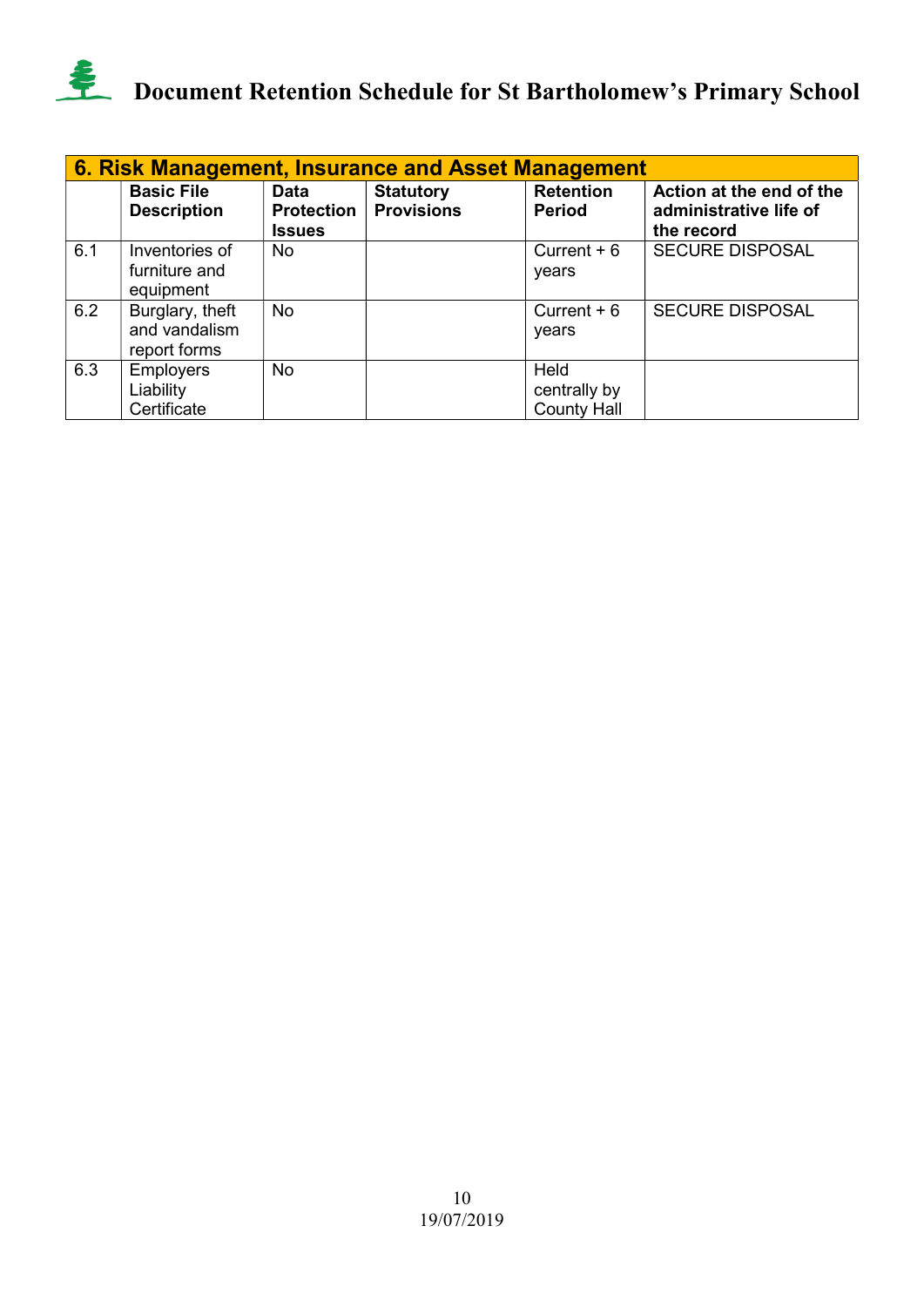

|     | <b>7. Accounts and Statements including Budget Management</b>                                                                                                                                               |                                                   |                                       |                                                                             |                                                                  |  |  |  |
|-----|-------------------------------------------------------------------------------------------------------------------------------------------------------------------------------------------------------------|---------------------------------------------------|---------------------------------------|-----------------------------------------------------------------------------|------------------------------------------------------------------|--|--|--|
|     | <b>Basic File</b><br><b>Description</b>                                                                                                                                                                     | <b>Data</b><br><b>Protection</b><br><b>Issues</b> | <b>Statutory</b><br><b>Provisions</b> | <b>Retention</b><br><b>Period</b>                                           | Action at the end of the<br>administrative life of the<br>record |  |  |  |
| 7.1 | Annual<br>Accounts                                                                                                                                                                                          | <b>No</b>                                         |                                       | Current year<br>+ 6 years                                                   | STANDARD DISPOSAL                                                |  |  |  |
| 7.2 | Loans and<br>grants<br>managed by<br>the school                                                                                                                                                             | <b>No</b>                                         |                                       | Date of last<br>payment on<br>the loan $+12$<br>years then<br><b>REVIEW</b> | <b>SECURE DISPOSAL</b>                                           |  |  |  |
| 7.3 | All records<br>relating to the<br>creation and<br>management of<br>budgets<br>including the<br><b>Annual Budget</b><br>statement and<br>background<br>papers i.e.<br><b>Budget</b><br>Monitoring<br>Reports | <b>No</b>                                         |                                       | Life of<br>budget $+6$<br>years                                             | <b>SECURE DISPOSAL</b>                                           |  |  |  |
| 7.4 | Orders /<br>Invoices                                                                                                                                                                                        | Yes                                               | Financial<br>Regulations              | Current<br>financial year<br>+ 6 years                                      | <b>SECURE DISPOSAL</b>                                           |  |  |  |
| 7.5 | Cheque books<br>/ paying in<br>books                                                                                                                                                                        | No                                                |                                       | Financial<br>Year ended<br>+ 6 years                                        | <b>SECURE DISPOSAL</b>                                           |  |  |  |
| 7.6 | <b>Bank</b><br>statements                                                                                                                                                                                   | Yes                                               |                                       | Current<br>financial year<br>+ 6 years                                      | <b>SECURE</b><br>DISPOSAL/SHRED                                  |  |  |  |
| 7.7 | Records<br>relating to the<br>identification<br>and collection<br>of debt                                                                                                                                   | No                                                | <b>Limitation Act</b><br>1990         | Current<br>financial year<br>+ 6 years                                      | <b>SECURE DISPOSAL</b>                                           |  |  |  |
| 7.8 | IRS monthly<br>returns                                                                                                                                                                                      | No                                                |                                       | Current<br>financial year<br>+ 6 years                                      | <b>SECURE</b><br><b>DISPOSAL/SHRED</b>                           |  |  |  |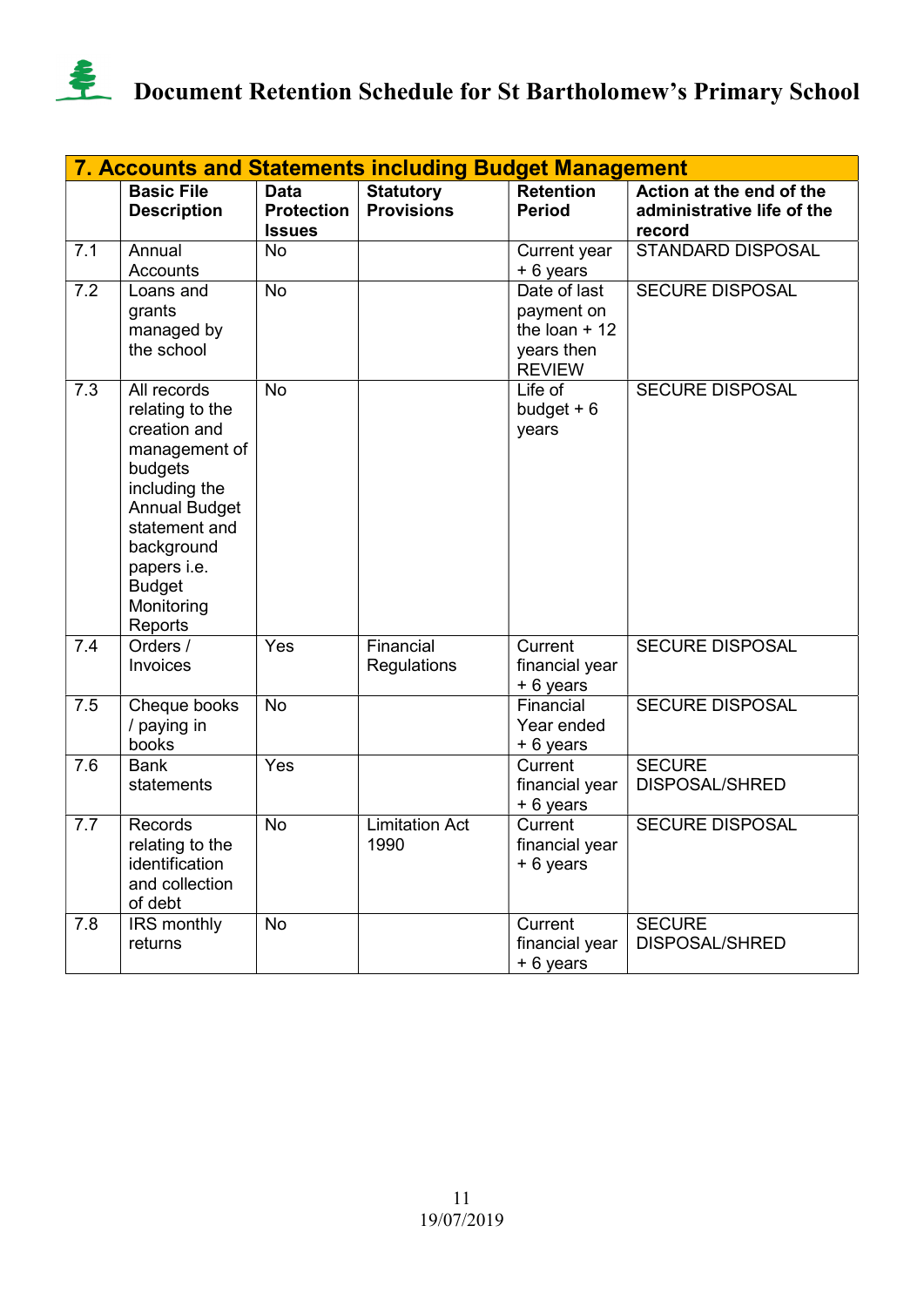

|     | 8. Property Management                                             |                                                   |                                       |                                         |                                                                  |  |  |  |  |
|-----|--------------------------------------------------------------------|---------------------------------------------------|---------------------------------------|-----------------------------------------|------------------------------------------------------------------|--|--|--|--|
|     | <b>Basic File</b><br><b>Description</b>                            | <b>Data</b><br><b>Protection</b><br><b>Issues</b> | <b>Statutory</b><br><b>Provisions</b> | <b>Retention Period</b>                 | Action at the end of<br>the administrative life<br>of the record |  |  |  |  |
| 8.1 | Title deeds of<br>properties<br>belonging to<br>the school         | No.                                               |                                       | <b>PERMANENT</b><br>Held by County Hall |                                                                  |  |  |  |  |
| 8.2 | Plans of<br>property<br>belonging to<br>the school                 | No                                                |                                       | <b>PERMANENT</b><br>Held by County Hall |                                                                  |  |  |  |  |
| 8.3 | Leases of<br>property leased<br>by or to the<br>school             | No                                                |                                       | Expiry of lease + 6 years               | <b>SECURE DISPOSAL</b>                                           |  |  |  |  |
| 8.4 | <b>Records</b><br>relating to the<br>letting of school<br>premises | <b>No</b>                                         |                                       | Current financial year $+6$<br>years    | <b>SECURE DISPOSAL</b>                                           |  |  |  |  |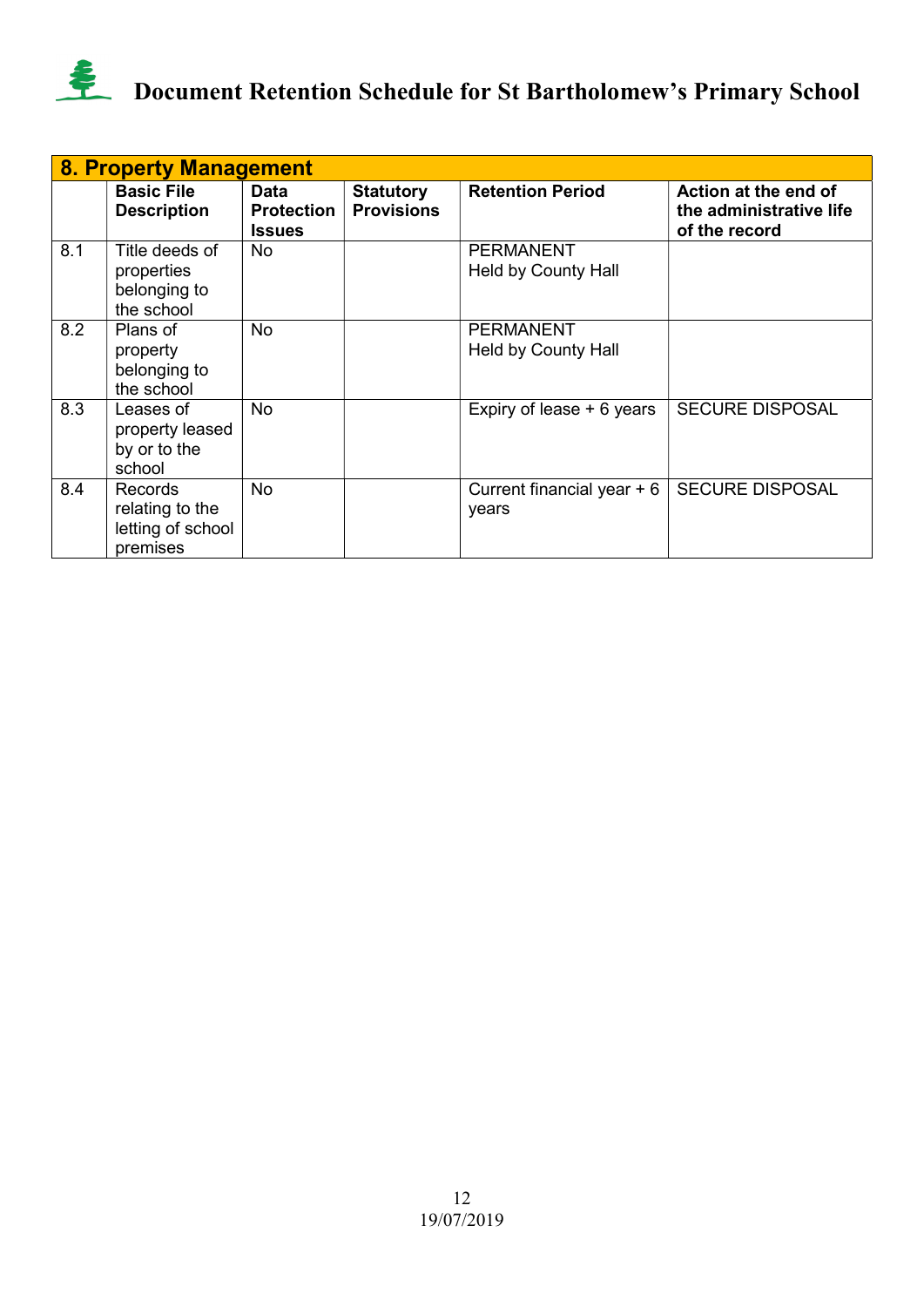

|     | <b>9. Property Maintenance</b>                                                                                                                   |                                            |                                       |                         |                                                                  |  |  |  |  |
|-----|--------------------------------------------------------------------------------------------------------------------------------------------------|--------------------------------------------|---------------------------------------|-------------------------|------------------------------------------------------------------|--|--|--|--|
|     | <b>Basic File</b><br><b>Description</b>                                                                                                          | Data<br><b>Protection</b><br><b>Issues</b> | <b>Statutory</b><br><b>Provisions</b> | <b>Retention Period</b> | Action at the end of<br>the administrative life<br>of the record |  |  |  |  |
| 9.1 | All records<br>relating to the<br>maintenance of<br>the school<br>carried out by<br>contractors                                                  | <b>No</b>                                  |                                       | Current + 6 years       | <b>SECURE DISPOSAL</b>                                           |  |  |  |  |
| 9.2 | All records<br>relating to the<br>maintenance of<br>the school<br>carried out by<br>school<br>employees<br>including<br>maintenance<br>log books | <b>No</b>                                  |                                       | Current + 6 years       | <b>SECURE DISPOSAL</b>                                           |  |  |  |  |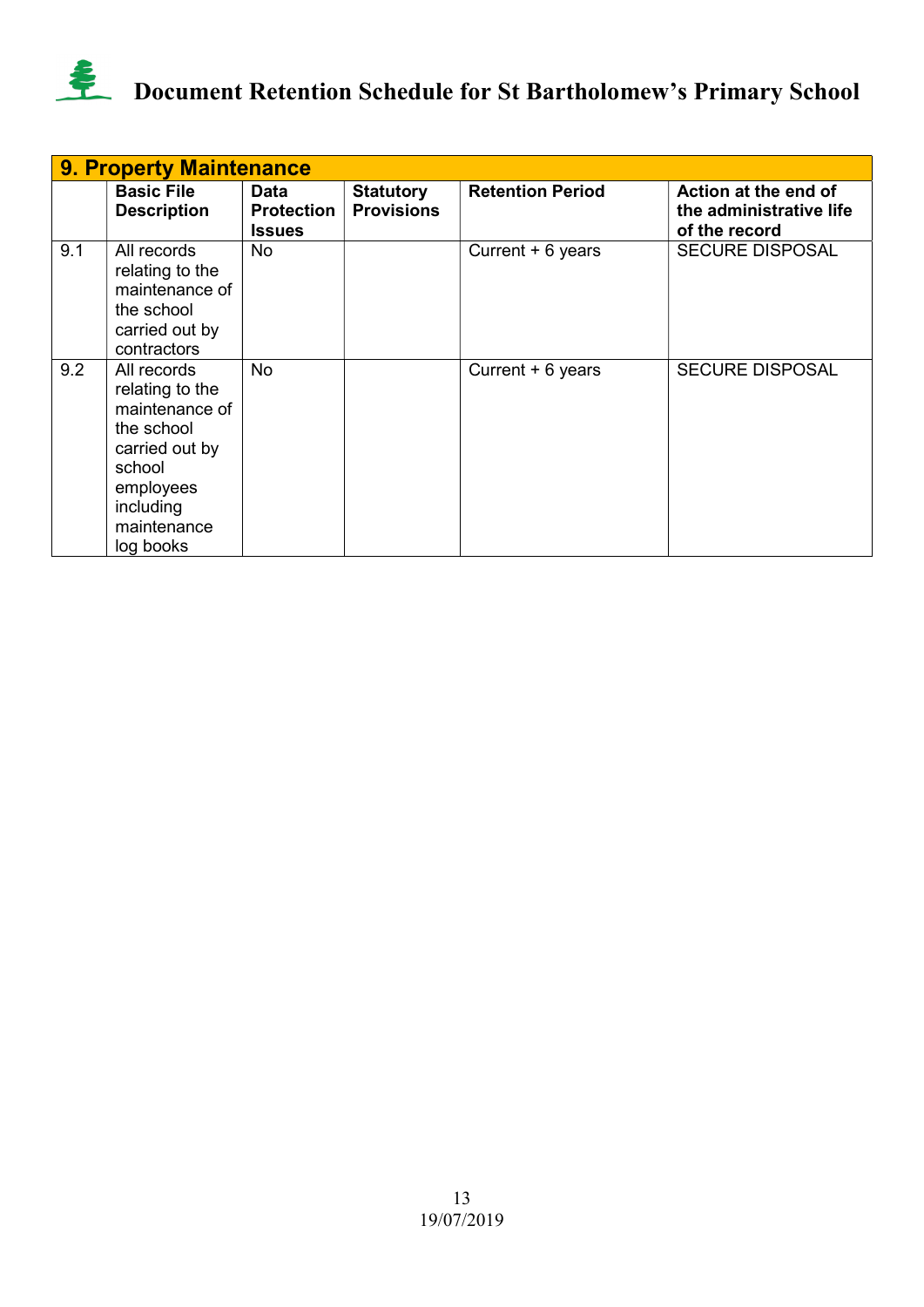

|      | 10. Pupil's                                                                                                                    |                                            |                                                                                                       |                                                             |                                                                                                                                                                                                                                                                                                                                                                                                                                                                                                                                                                                                       |
|------|--------------------------------------------------------------------------------------------------------------------------------|--------------------------------------------|-------------------------------------------------------------------------------------------------------|-------------------------------------------------------------|-------------------------------------------------------------------------------------------------------------------------------------------------------------------------------------------------------------------------------------------------------------------------------------------------------------------------------------------------------------------------------------------------------------------------------------------------------------------------------------------------------------------------------------------------------------------------------------------------------|
|      | <b>Basic File</b><br><b>Description</b>                                                                                        | Data<br><b>Protection</b><br><b>Issues</b> | <b>Statutory</b><br><b>Provisions</b>                                                                 | <b>Retention Period</b>                                     | Action at the end of<br>the administrative life<br>of the record                                                                                                                                                                                                                                                                                                                                                                                                                                                                                                                                      |
| 10.1 | Pupil<br>Registration<br>$form - paper$<br>copy                                                                                | <b>Yes</b>                                 |                                                                                                       | Date of Leaving + 6<br>years                                | <b>SECURE DISPOSAL</b>                                                                                                                                                                                                                                                                                                                                                                                                                                                                                                                                                                                |
| 10.2 | <b>Pupil Details</b><br>held on SIMS<br>electronically                                                                         | Yes                                        |                                                                                                       | Date of leaving + 18<br>years                               | <b>Deleted Electronically</b>                                                                                                                                                                                                                                                                                                                                                                                                                                                                                                                                                                         |
| 10.3 | Pupil's<br>Educational<br>Record<br>required by<br>The Education<br>(Pupil<br>Information)<br>(England)<br>Regulations<br>2005 | Yes                                        | The<br>Education<br>(Pupil<br>Information)<br>(England)<br>Regulations<br>2005 SI<br>2005 No.<br>1437 | Retain whilst the child<br>remains at the primary<br>school | The file should follow<br>the pupil when he/she<br>leaves the primary<br>school. This will include:<br>• to another primary<br>school<br>to a secondary school<br>• to a pupil referral unit<br>• if the pupil dies whilst at<br>primary school the file<br>should be returned to the<br>Local Authority to be<br>retained for the statutory<br>retention period.<br>If the pupil transfers to an<br>independent school,<br>transfers to home<br>schooling or leaves the<br>country the file should be<br>returned to the Local<br>Authority to be retained for<br>the statutory retention<br>period. |
| 10.4 | Public<br>Examination<br>Results - Pupil<br>Copies                                                                             | Yes                                        |                                                                                                       | This information should<br>be added to the pupil file       | <b>SECURE DISPOSAL</b>                                                                                                                                                                                                                                                                                                                                                                                                                                                                                                                                                                                |
| 10.5 | Internal<br>Examination<br>Results - Pupil<br>Copies                                                                           | Yes                                        |                                                                                                       | This information should<br>be added to the pupil file       | <b>SECURE DISPOSAL</b>                                                                                                                                                                                                                                                                                                                                                                                                                                                                                                                                                                                |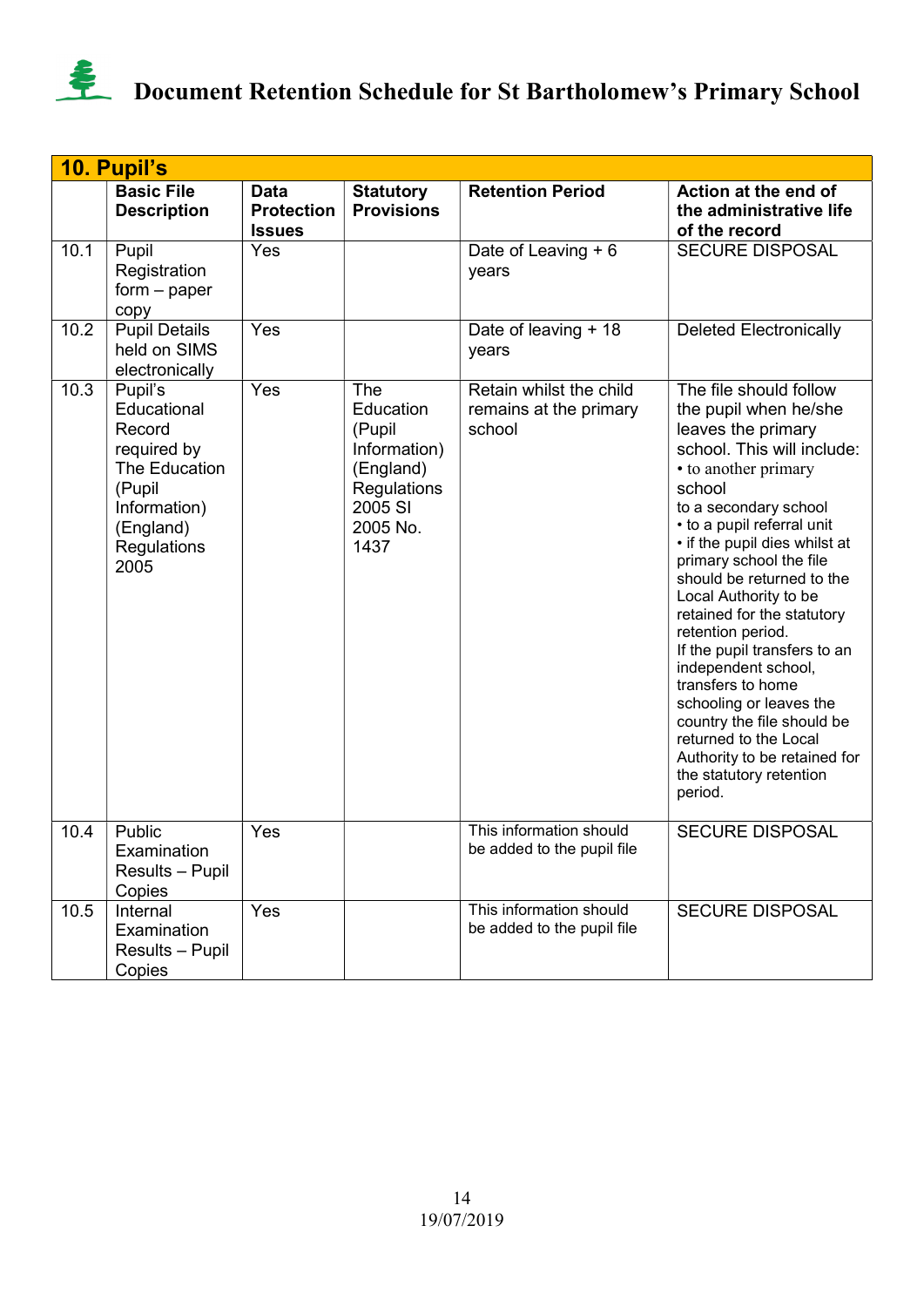

|       | 10. Pupil's                                                 |                                                   |                                                                                                                                                                                                                                                                                                  |                                                                                                  |                                                                  |
|-------|-------------------------------------------------------------|---------------------------------------------------|--------------------------------------------------------------------------------------------------------------------------------------------------------------------------------------------------------------------------------------------------------------------------------------------------|--------------------------------------------------------------------------------------------------|------------------------------------------------------------------|
|       | <b>Basic File</b><br><b>Description</b>                     | <b>Data</b><br><b>Protection</b><br><b>Issues</b> | <b>Statutory</b><br><b>Provisions</b>                                                                                                                                                                                                                                                            | <b>Retention Period</b>                                                                          | Action at the end of<br>the administrative life<br>of the record |
| 10.6  | Child<br>Protection<br>information<br>held on pupil<br>file | Yes                                               | Keeping<br>children<br>safe in<br>education<br>Statutory<br>guidance<br>for schools<br>and<br>colleges Sept<br>2018";<br>"Working<br>together to<br>safeguard<br>children. A<br>guide to inter-<br>agency<br>working to<br>safeguard<br>and promote<br>the welfare of<br>children<br>March 2015" | Date of Birth + 25 years<br>Original copies to<br>destination school and<br>copies kept securely | <b>SECURE DISPOSAL</b>                                           |
| 10.7  | <b>CPOMS</b><br>Records                                     | Yes                                               |                                                                                                                                                                                                                                                                                                  | Permanent - held<br>electronically                                                               |                                                                  |
| 10.8  | Mobile Phone<br>Permissions                                 | Yes                                               |                                                                                                                                                                                                                                                                                                  | <b>Current Academic Year</b>                                                                     | <b>SECURE DISPOSAL</b>                                           |
| 10.9  | Cycling to<br>School<br>Permissions                         | Yes                                               |                                                                                                                                                                                                                                                                                                  | <b>Current Academic Year</b>                                                                     | <b>SECURE DISPOSAL</b>                                           |
| 10.10 | Asthma<br>Information                                       | Yes                                               |                                                                                                                                                                                                                                                                                                  | Held until child leaves<br>school                                                                | <b>SECURE DISPOSAL</b>                                           |
| 10.11 | Epipen / Jex<br>Pen<br>Information                          | Yes                                               |                                                                                                                                                                                                                                                                                                  | Held until child leaves<br>school                                                                | <b>SECURE DISPOSAL /</b><br><b>HANDED TO PARENT</b>              |
| 10.12 | <b>School Risk</b><br>Assessment<br>following injury        | Yes                                               |                                                                                                                                                                                                                                                                                                  |                                                                                                  | <b>SECURE DISPOSAL</b>                                           |
| 10.13 | Home School<br>Agreements                                   | Yes                                               |                                                                                                                                                                                                                                                                                                  | <b>Current Academic Year</b>                                                                     | <b>SECURE DISPOSAL</b>                                           |
| 10.14 | <b>Local Trip</b><br>Permission<br>Form                     | Yes                                               |                                                                                                                                                                                                                                                                                                  | <b>Current Academic Year</b>                                                                     | <b>SECURE DISPOSAL</b>                                           |
| 10.15 | <b>School Reports</b><br>- Electronic<br>Copy               | Yes                                               |                                                                                                                                                                                                                                                                                                  | <b>Held Electronically</b>                                                                       |                                                                  |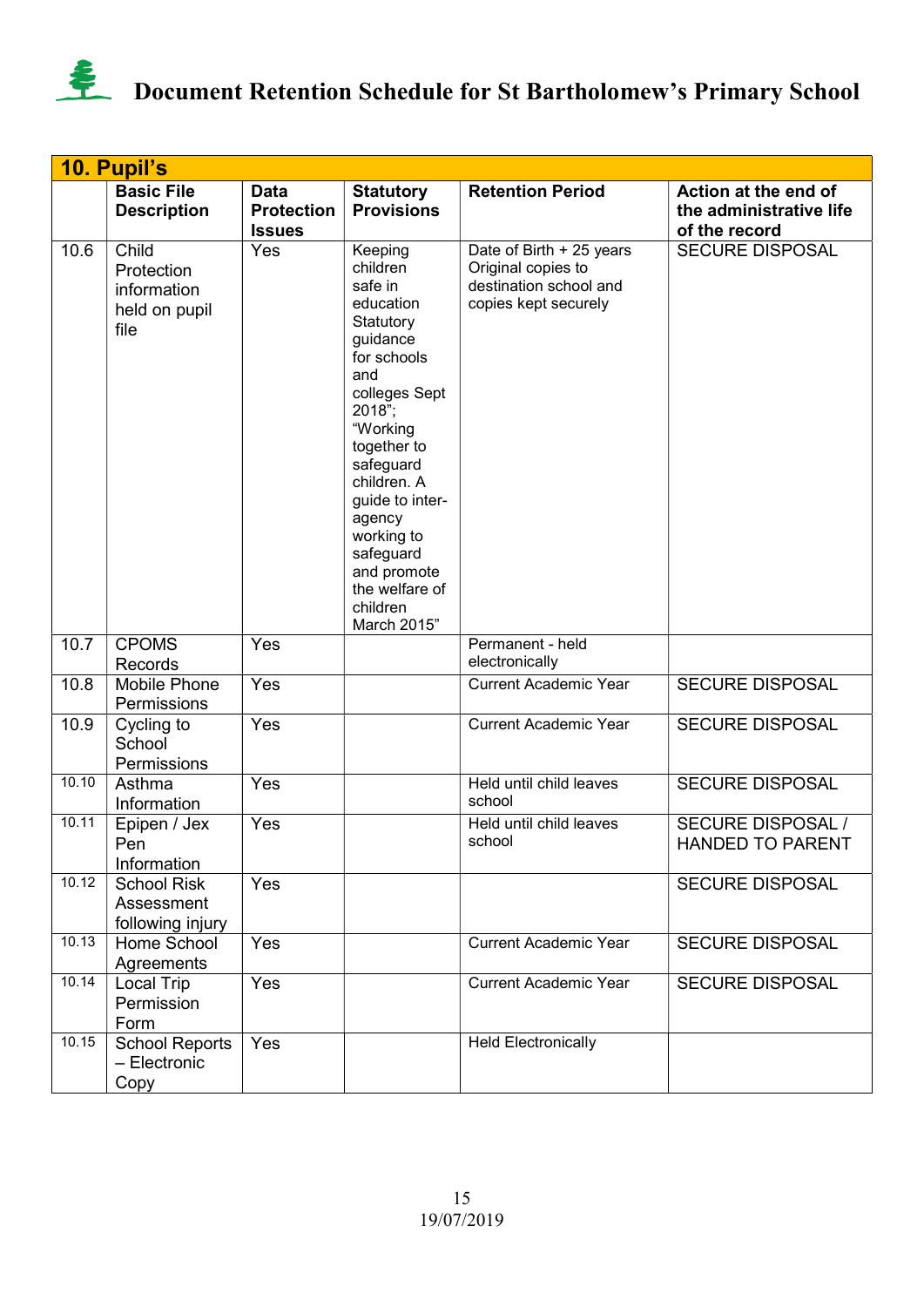

|      | <b>11. Attendance</b>                   |                                            |                                                                                                                                                             |                                      |                                                                  |
|------|-----------------------------------------|--------------------------------------------|-------------------------------------------------------------------------------------------------------------------------------------------------------------|--------------------------------------|------------------------------------------------------------------|
|      | <b>Basic File</b><br><b>Description</b> | Data<br><b>Protection</b><br><b>Issues</b> | <b>Statutory</b><br><b>Provisions</b>                                                                                                                       | <b>Retention Period</b>              | Action at the end of<br>the administrative life<br>of the record |
| 11.1 | Attendance<br>Registers-<br>paper copy  | Yes                                        | School attendance:<br>Departmental<br>advice for<br>maintained<br>schools,<br>academies,<br>independent<br>schools and local<br>authorities<br>October 2014 | Date of entry $+1$<br>years          | <b>SECURE DISPOSAL</b>                                           |
| 11.2 | Attendance<br>$Records -$<br>electronic | Yes                                        |                                                                                                                                                             | Held electronically<br>on pupil file |                                                                  |
| 11.3 | Leave of<br>absence forms               | <b>No</b>                                  |                                                                                                                                                             | Date of absence $+1$<br>years        | <b>SECURE DISPOSAL</b>                                           |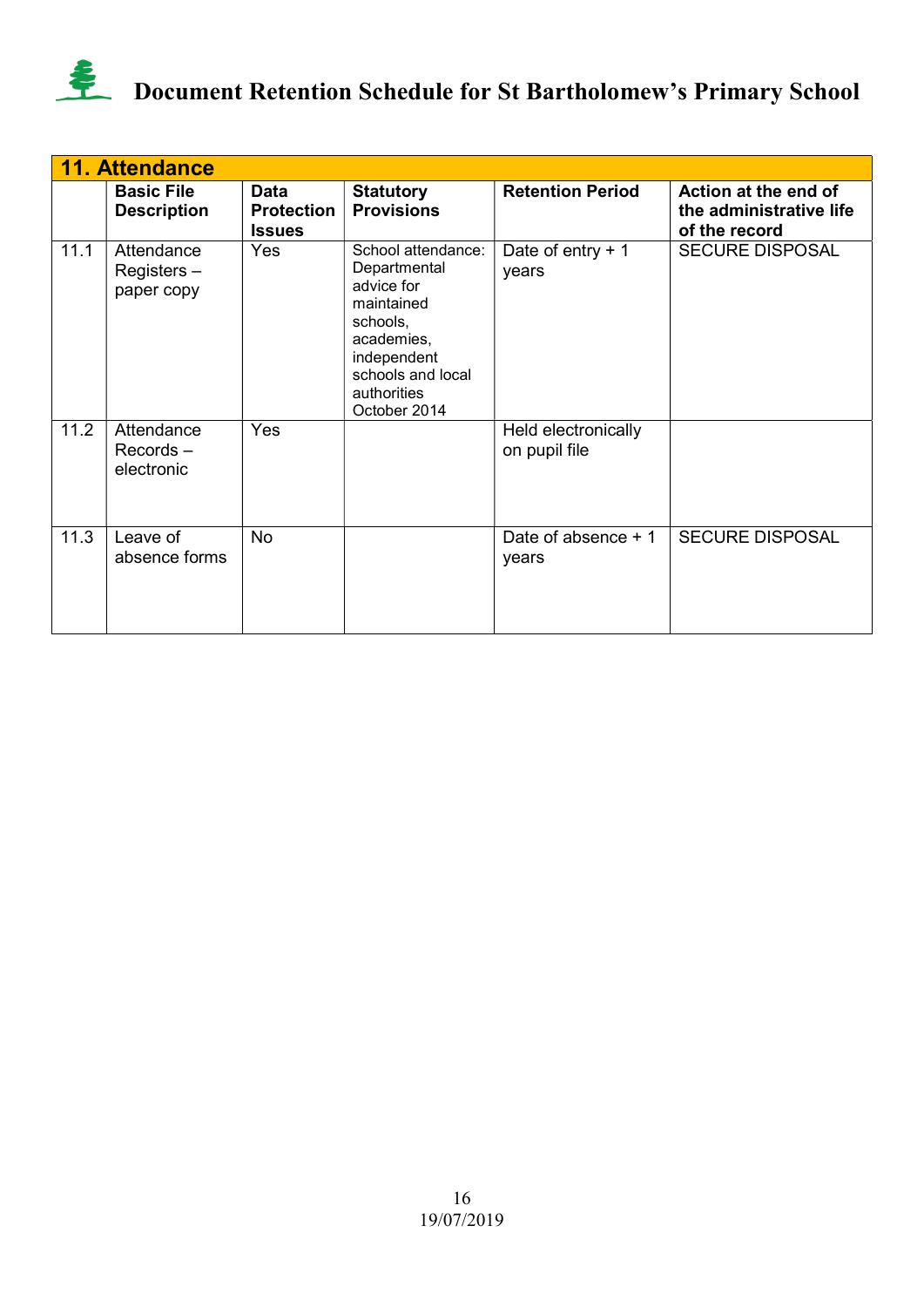

|      | <b>12. SEN</b>                                                                                                                            |                                                   |                                                                                                      |                                              |                                                                                          |  |  |  |
|------|-------------------------------------------------------------------------------------------------------------------------------------------|---------------------------------------------------|------------------------------------------------------------------------------------------------------|----------------------------------------------|------------------------------------------------------------------------------------------|--|--|--|
|      | <b>Basic File</b><br><b>Description</b>                                                                                                   | <b>Data</b><br><b>Protection</b><br><b>Issues</b> | <b>Statutory</b><br><b>Provisions</b>                                                                | <b>Retention Period</b>                      | Action at the end of<br>the administrative life<br>of the record                         |  |  |  |
| 12.1 | Special<br>Educational<br><b>Needs</b><br>files, reviews<br>and Individual<br>Education<br>Plans                                          | Yes                                               | <b>Limitation Act</b><br>1980<br>(Section 2)                                                         | Date of Birth of the<br>pupil + 25 years     | <b>SECURE DISPOSAL</b>                                                                   |  |  |  |
| 12.2 | <b>EHCP</b><br>maintained<br>under section<br>234 of the<br><b>Education Act</b><br>1990 and<br>any<br>amendments<br>made to<br>that EHCP | Yes                                               | <b>Education Act</b><br>1996 Special<br>Educational<br>Needs and<br>Disability Act 2001<br>Section 1 | Date of birth of the<br>pupil<br>+25 years   | <b>SECURE</b><br><b>DISPOSALunless file</b><br>has to be kept through a<br>"legal hold". |  |  |  |
| 12.3 | Advice and<br>information<br>provided to<br>parents<br>regarding<br>educational<br>needs                                                  | Yes                                               | Special<br>Educational<br>Needs and<br>Disability Act 2001<br>Section 2                              | Date of birth of the<br>pupil<br>+25 years   | <b>SECURE</b><br><b>DISPOSALunless file</b><br>has to be kept through a<br>"legal hold". |  |  |  |
| 12.4 | Pupil<br>Accessibility<br>Strategy                                                                                                        | Yes                                               | Special<br>Educational<br>Needs and<br><b>Disability Act</b><br>2001 Section 14                      | Date of birth of the<br>pupil<br>$+25$ years | <b>SECURE</b><br><b>DISPOSALunless file</b><br>has to be kept through a<br>"legal hold"  |  |  |  |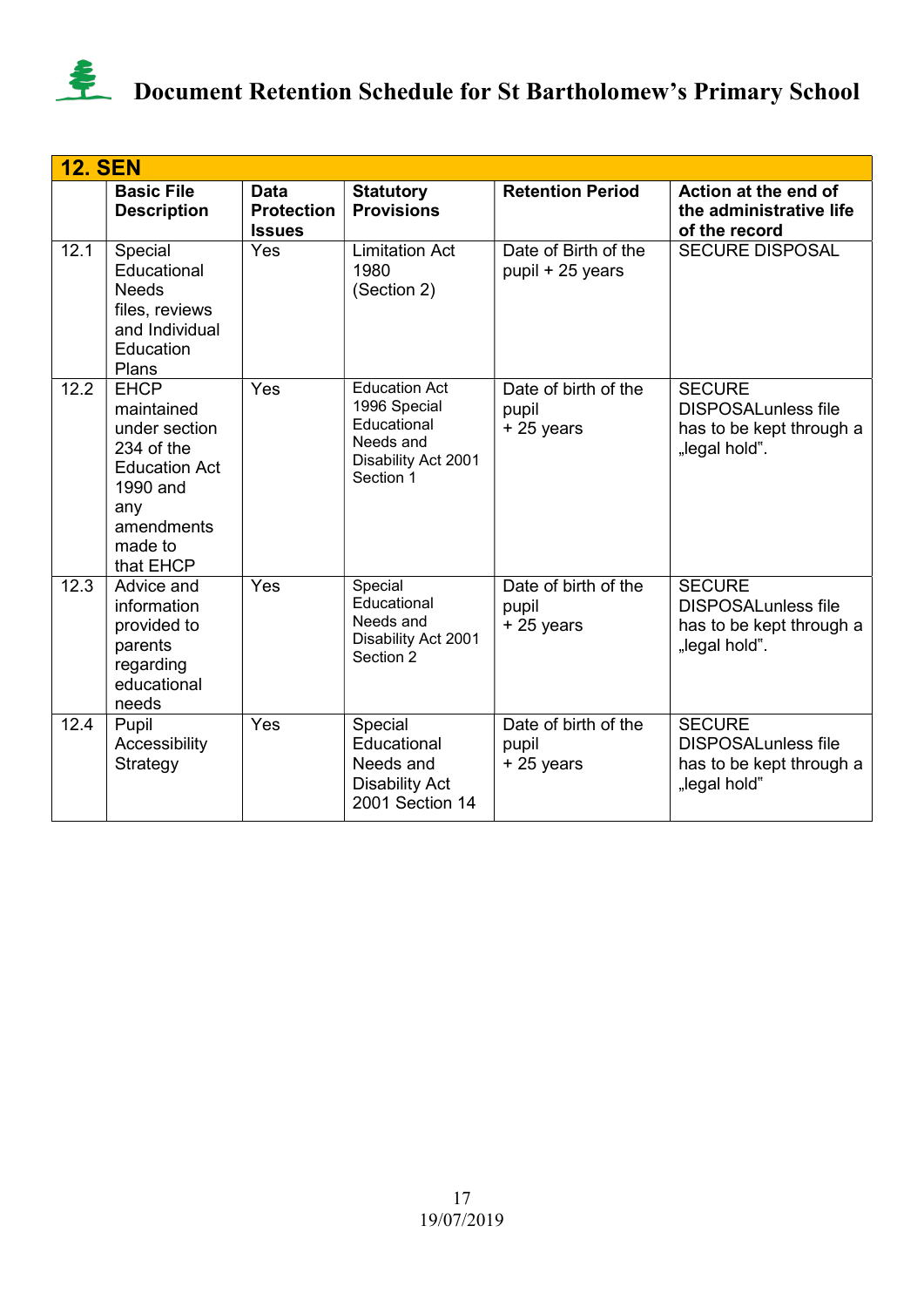

|      | <b>13. Statistics and Management Information</b>               |                                                   |                                       |                                                                                                                                                                                                                                                                                                                                                             |                                                                  |  |
|------|----------------------------------------------------------------|---------------------------------------------------|---------------------------------------|-------------------------------------------------------------------------------------------------------------------------------------------------------------------------------------------------------------------------------------------------------------------------------------------------------------------------------------------------------------|------------------------------------------------------------------|--|
|      | <b>Basic File</b><br><b>Description</b>                        | <b>Data</b><br><b>Protection</b><br><b>Issues</b> | <b>Statutory</b><br><b>Provisions</b> | <b>Retention Period</b>                                                                                                                                                                                                                                                                                                                                     | Action at the end of<br>the administrative life<br>of the record |  |
| 13.1 | <b>SATs Records:</b><br><b>Pupil Results</b>                   | Yes                                               |                                       | The electronic SATS<br>results should be<br>recorded on the pupil"s<br>educational file and<br>will therefore be<br>retained until the pupil<br>reaches the age of 25<br>years. If the school<br>keeps a composite<br>record of all the whole<br>year SATs results<br>these could be kept for<br>current year $+6$ years<br>to allow suitable<br>comparison | <b>SECURE</b><br><b>DISPOSAL/SHRED</b>                           |  |
| 13.2 | <b>Exam Papers</b>                                             |                                                   |                                       | The examination<br>papers should be<br>kept until any<br>appeals/validation<br>process is<br>complete                                                                                                                                                                                                                                                       | <b>SECURE DISPOSAL</b>                                           |  |
| 13.3 | Published<br>Admission<br>Number (PAN)<br>Reports              | Yes                                               |                                       | Current year $+6$<br>years                                                                                                                                                                                                                                                                                                                                  | <b>SECURE DISPOSAL</b>                                           |  |
| 13.4 | <b>Value Added</b><br>and<br>Contextual<br>Data<br>(RAISE/ASP) | Yes                                               |                                       | Current year $+6$<br>years                                                                                                                                                                                                                                                                                                                                  | <b>SECURE DISPOSAL</b>                                           |  |
| 13.5 | <b>SEF/SSE</b>                                                 | Yes                                               |                                       | Current year $+6$<br>years                                                                                                                                                                                                                                                                                                                                  | <b>SECURE DISPOSAL</b>                                           |  |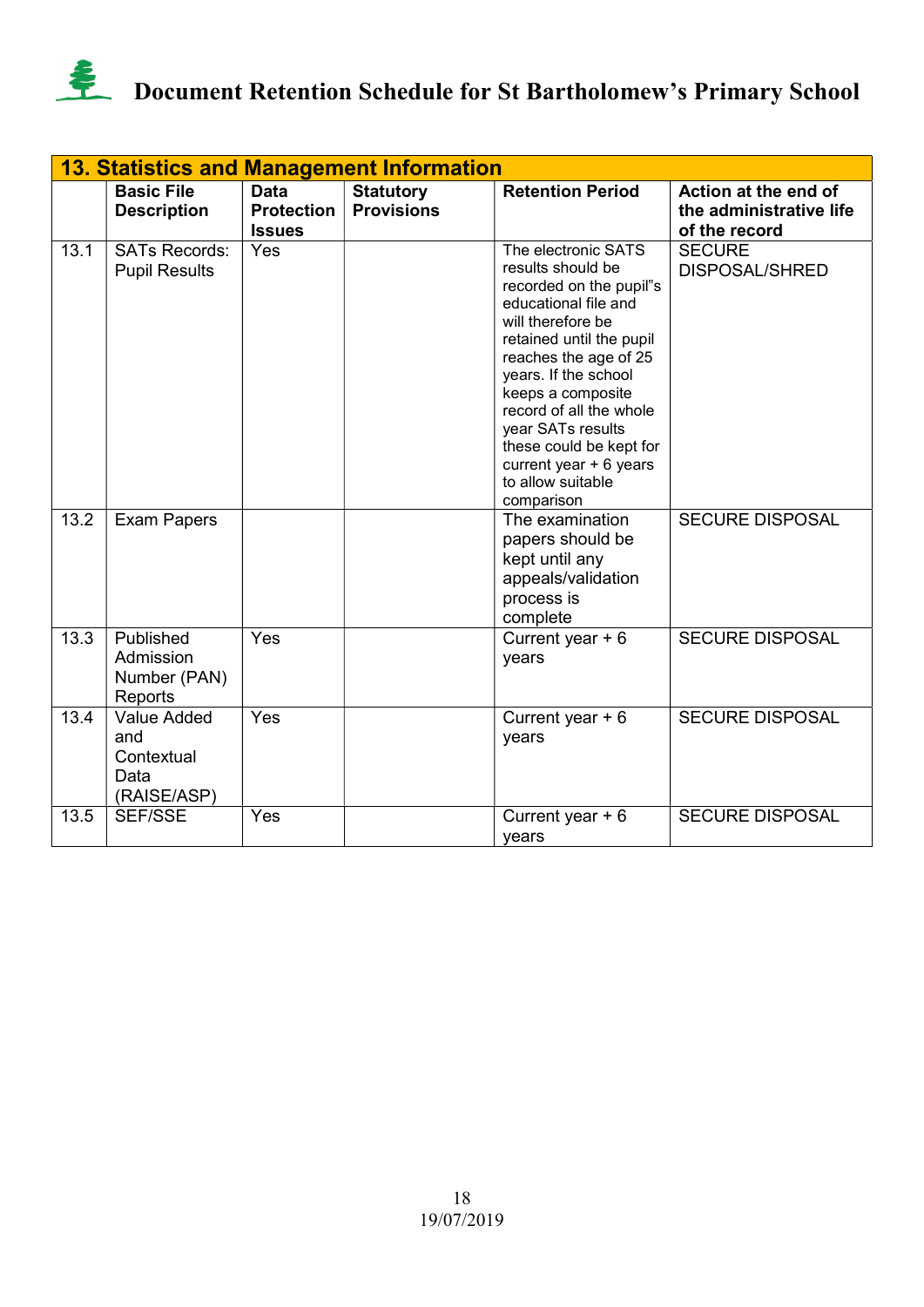

|      | <b>14. Implementation of the Curriculum</b> |                                            |                                       |                                                                                                                                                                                 |                                                                                                                                                                           |  |  |  |
|------|---------------------------------------------|--------------------------------------------|---------------------------------------|---------------------------------------------------------------------------------------------------------------------------------------------------------------------------------|---------------------------------------------------------------------------------------------------------------------------------------------------------------------------|--|--|--|
|      | <b>Basic File</b><br><b>Description</b>     | Data<br><b>Protection</b><br><b>Issues</b> | <b>Statutory</b><br><b>Provisions</b> | <b>Retention Period</b>                                                                                                                                                         | Action at the end of<br>the administrative life<br>of the record                                                                                                          |  |  |  |
| 14.1 | Scheme of<br>Work / Rolling<br>Programme    | No.                                        |                                       | Current year $+1$<br>year                                                                                                                                                       | It may be appropriate<br>to review these records<br>at the end<br>of each year and<br>allocate a further<br>retention period or<br><b>SECURE</b><br><b>DISPOSAL/SHRED</b> |  |  |  |
| 14.2 | Record of<br>Homework set                   | No                                         |                                       | Current year $+1$<br>vear                                                                                                                                                       | <b>STANDARD DISPOSAL</b>                                                                                                                                                  |  |  |  |
| 14.3 | Pupil's Work                                | No                                         |                                       | Where possible<br>pupils" work should<br>be returned to the<br>pupil at the end of<br>the academic year if<br>this is not the<br>school"s policy then<br>current year $+1$ year | <b>SECURE DISPOSAL</b>                                                                                                                                                    |  |  |  |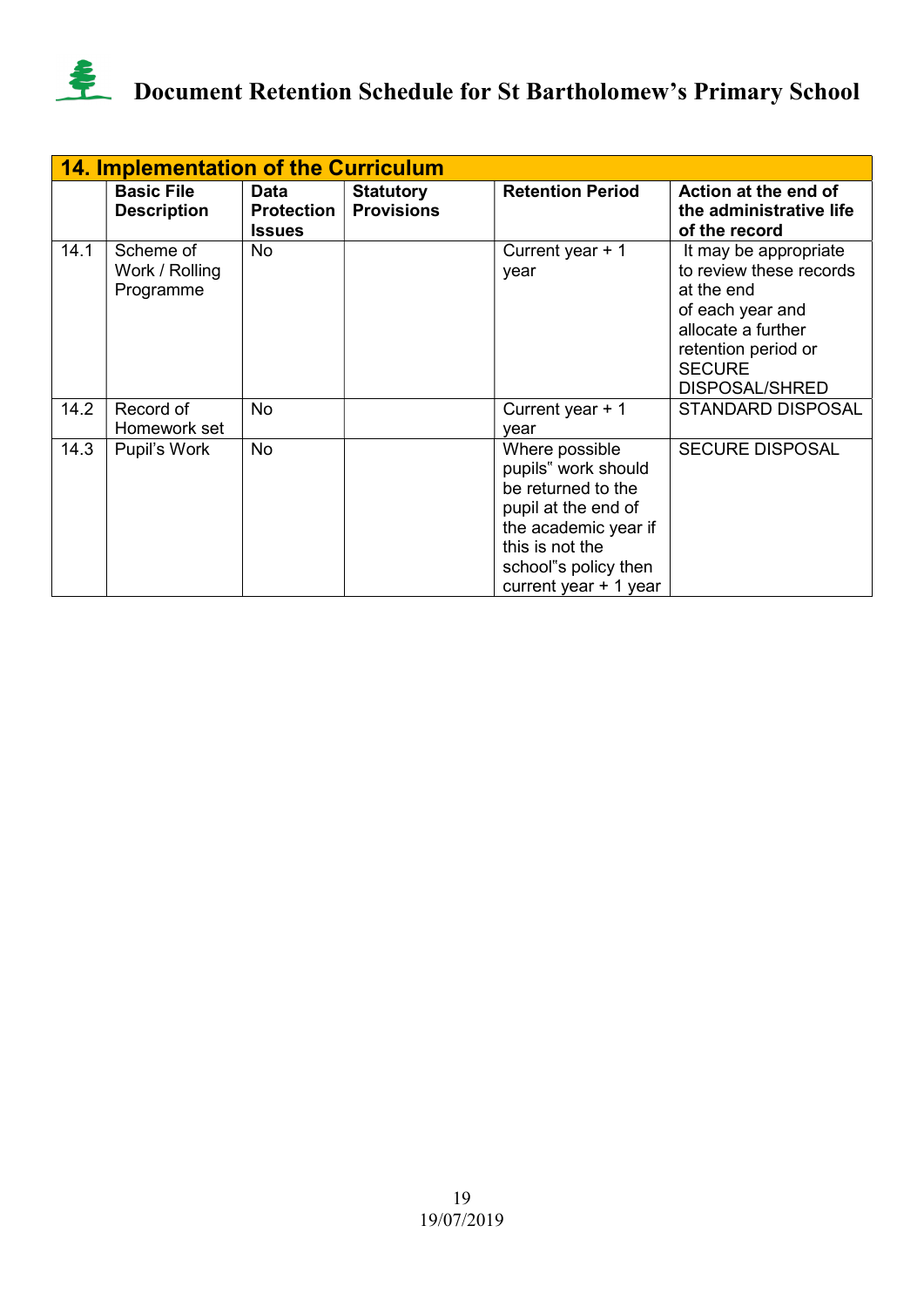

|      | <b>15. Educational Visits Outside the Classroom</b>                                                                                                          |                                                   |                                                                                                                                                                                                                                 |                                                                                                                                                                                                                 |                                                                  |  |  |
|------|--------------------------------------------------------------------------------------------------------------------------------------------------------------|---------------------------------------------------|---------------------------------------------------------------------------------------------------------------------------------------------------------------------------------------------------------------------------------|-----------------------------------------------------------------------------------------------------------------------------------------------------------------------------------------------------------------|------------------------------------------------------------------|--|--|
|      | <b>Basic File</b><br><b>Description</b>                                                                                                                      | <b>Data</b><br><b>Protection</b><br><b>Issues</b> | <b>Statutory</b><br><b>Provisions</b>                                                                                                                                                                                           | <b>Retention Period</b>                                                                                                                                                                                         | Action at the end of<br>the administrative life<br>of the record |  |  |
| 15.1 | Records<br>created by<br>schools<br>to obtain<br>approval to run<br>a Residential<br>Educational<br>Visit outside<br>the<br>Classroom-<br>Primary<br>Schools | <b>No</b>                                         | <b>Outdoor Education</b><br><b>Advisers</b> " Panel<br>National<br>Guidance website<br>http://oeapng.info<br>specifically<br>Section 3 - "Legal<br>Framework and<br>Employer<br>Systems" and<br>Section 4 - "Good<br>Practice". | Date of Visit + 14<br>years                                                                                                                                                                                     | <b>SECURE DISPOSAL</b>                                           |  |  |
| 15.2 | Trip Packs for<br>non-residential<br>educational<br>trips where<br>there has been<br>no major<br>incident                                                    | Yes                                               |                                                                                                                                                                                                                                 | Date of trip $+2$ years                                                                                                                                                                                         | <b>SECURE DISPOSAL</b>                                           |  |  |
| 15.3 | Parental<br>consent forms<br>for school trips<br>where there<br>has been no<br>major incident                                                                | Yes                                               |                                                                                                                                                                                                                                 | Conclusion of the<br>trip                                                                                                                                                                                       | <b>SECURE DISPOSAL</b>                                           |  |  |
| 15.4 | Trip Packs for<br>non-residential<br>educational<br>trips where<br>there has been<br>a major<br>incident                                                     | Yes                                               |                                                                                                                                                                                                                                 | DOB of the pupil<br>involved in the<br>incident + 25 years<br>The permission slips<br>for all the pupils on<br>the trip need to be<br>retained to show that<br>the rules<br>had been followed<br>for all pupils | SECURE DISPOSAL                                                  |  |  |
| 15.5 | Parental<br>permission<br>slips for<br>school trips -<br>where there<br>has<br>been a major<br>incident                                                      | Yes                                               | <b>Limitation Act</b><br>1980 (Section 2)                                                                                                                                                                                       | DOB of the pupil<br>involved in the<br>incident + 25 years<br>The permission slips<br>for all the pupils on<br>the trip need to be<br>retained to show that<br>the rules<br>had been followed<br>for all pupils | <b>SECURE DISPOSAL</b>                                           |  |  |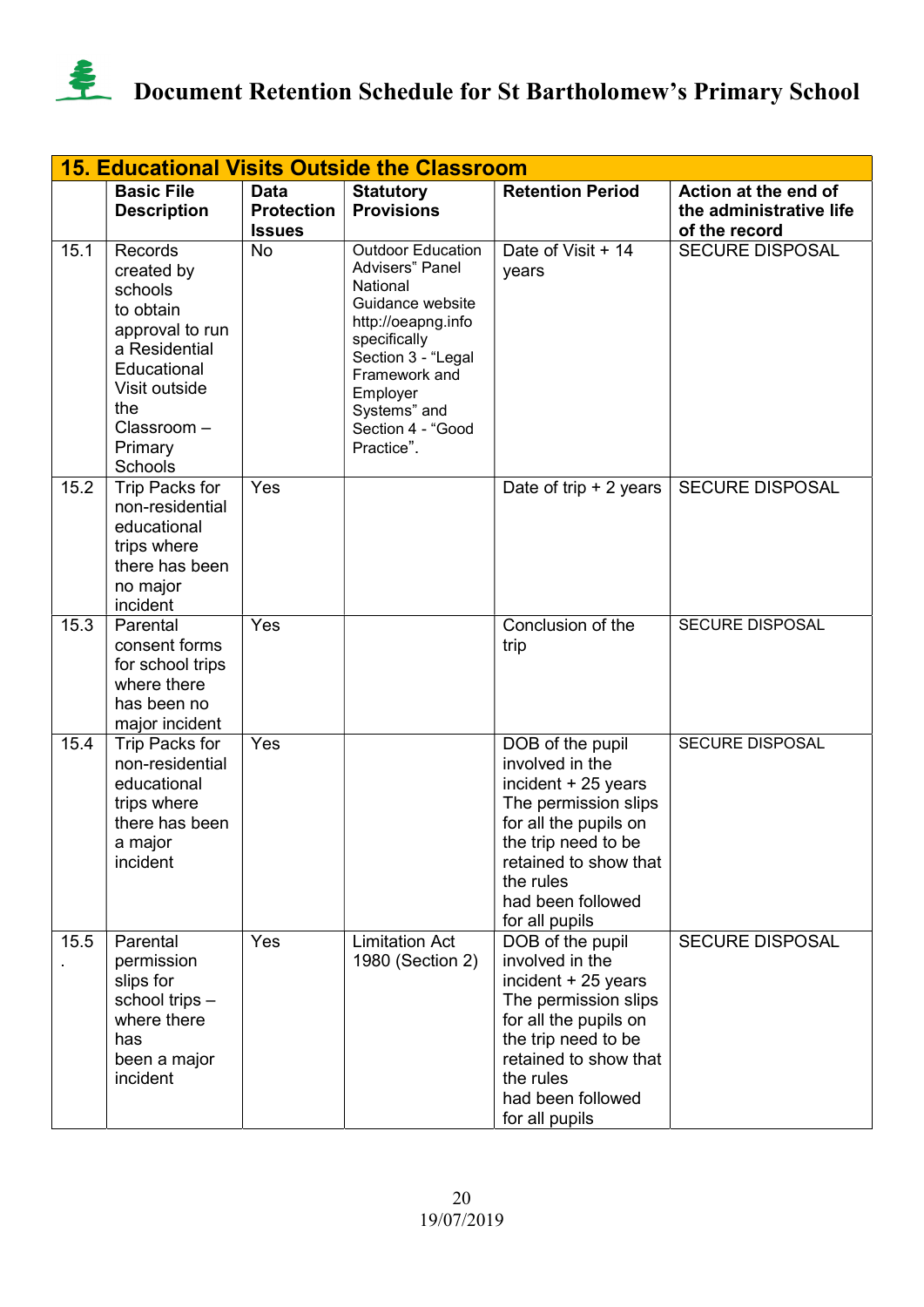

|      | <b>16. Home-School Liaison</b>                                                                                                           |                                                   |                                       |                                                                                |                                                                  |
|------|------------------------------------------------------------------------------------------------------------------------------------------|---------------------------------------------------|---------------------------------------|--------------------------------------------------------------------------------|------------------------------------------------------------------|
|      | <b>Basic File</b><br><b>Description</b>                                                                                                  | <b>Data</b><br><b>Protection</b><br><b>Issues</b> | <b>Statutory</b><br><b>Provisions</b> | <b>Retention Period</b>                                                        | Action at the end of<br>the administrative life<br>of the record |
| 16.1 | Day<br><b>Books/Diaries</b>                                                                                                              | Yes                                               |                                       | Current year $+2$<br>years then review                                         | <b>SECURE DISPOSAL</b>                                           |
| 16.2 | Reports for<br>outside<br>agencies -<br>where the<br>report has<br>been included<br>on the case file<br>created by the<br>outside agency | Yes                                               |                                       | Whilst child is<br>attending school and<br>then destroy                        | <b>SECURE DISPOSAL</b>                                           |
| 16.3 | <b>Referral forms</b>                                                                                                                    | Yes                                               |                                       | While the referral is<br>current                                               | <b>SECURE DISPOSAL</b>                                           |
| 16.4 | Contact data<br>sheets                                                                                                                   | Yes                                               |                                       | Current year then<br>review, if contact is<br>no longer active then<br>destroy | <b>SECURE DISPOSAL</b>                                           |
| 16.5 | Contact<br>database<br>entries                                                                                                           | Yes                                               |                                       | Current year then<br>review, if contact is<br>no longer active then<br>destroy | <b>SECURE</b><br><b>DISPOSAL/DELETE</b>                          |
| 16.6 | Group<br>Registers                                                                                                                       | Yes                                               |                                       | Current year $+2$<br>vears                                                     | <b>SECURE DISPOSAL</b>                                           |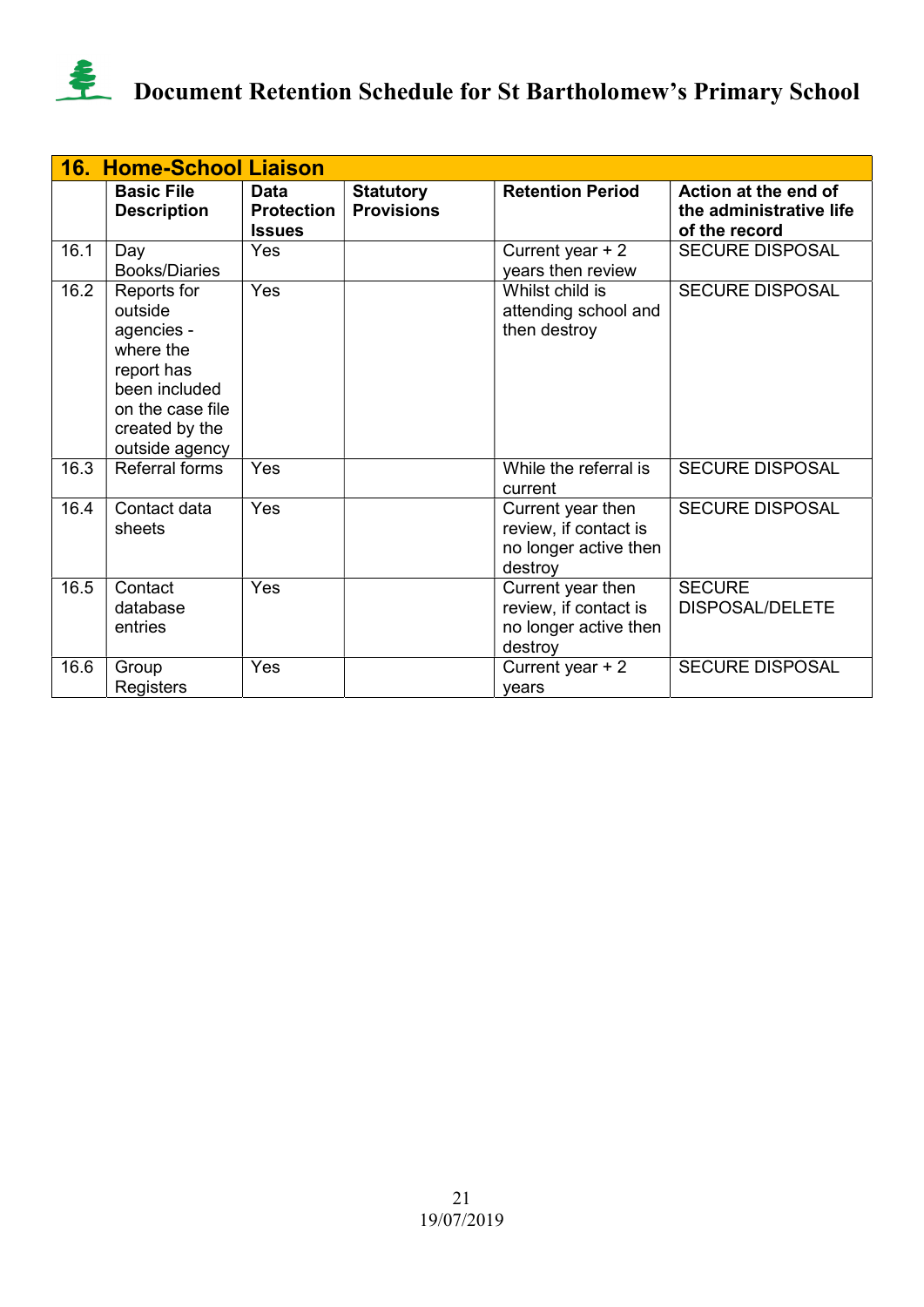

|      | <b>17. Leicestershire County Council</b>                                         |                                            |                                       |                            |                                                                  |  |  |  |
|------|----------------------------------------------------------------------------------|--------------------------------------------|---------------------------------------|----------------------------|------------------------------------------------------------------|--|--|--|
|      | <b>Basic File</b><br><b>Description</b>                                          | Data<br><b>Protection</b><br><b>Issues</b> | <b>Statutory</b><br><b>Provisions</b> | <b>Retention Period</b>    | Action at the end of<br>the administrative life<br>of the record |  |  |  |
| 17.1 | Secondary<br>Transfer<br><b>Sheets</b><br>(Primary)                              | Yes                                        |                                       | Current year $+2$<br>years | <b>SECURE DISPOSAL</b>                                           |  |  |  |
| 17.2 | Attendance<br>Returns                                                            | Yes                                        |                                       | Current year $+1$<br>vear  | <b>SECURE DISPOSAL</b>                                           |  |  |  |
| 17.3 | Census<br><b>Returns</b>                                                         | No                                         |                                       | Current year $+5$<br>vears | <b>SECURE DISPOSAL</b>                                           |  |  |  |
| 17.4 | Circulars and<br>other<br>information<br>sent from the<br><b>Local Authority</b> | No.                                        |                                       | Operational use            | <b>SECURE DISPOSAL</b>                                           |  |  |  |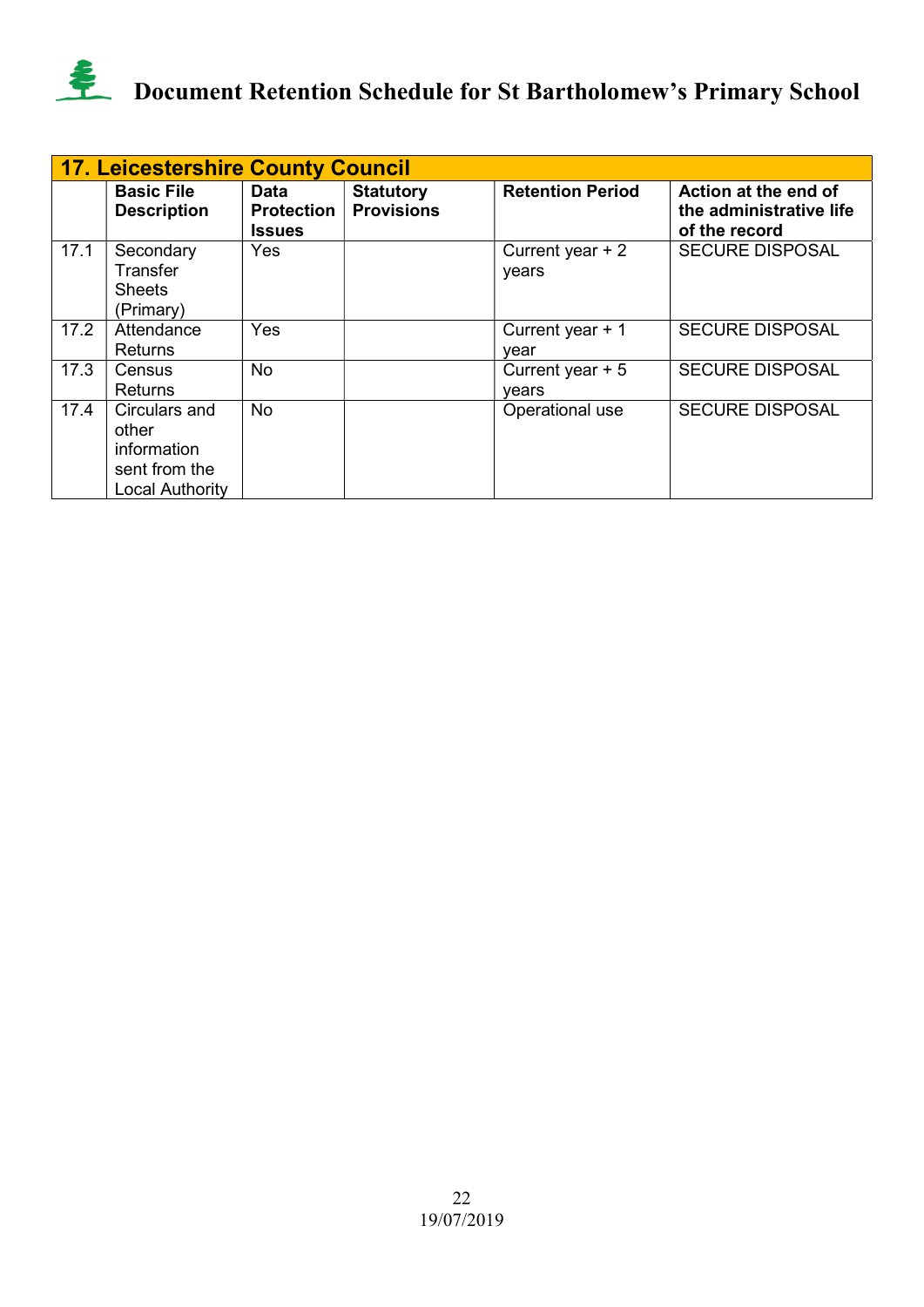

|      | <b>18. Central Government</b>                                               |                                            |                                       |                                         |                                                                  |  |  |  |
|------|-----------------------------------------------------------------------------|--------------------------------------------|---------------------------------------|-----------------------------------------|------------------------------------------------------------------|--|--|--|
|      | <b>Basic File</b><br><b>Description</b>                                     | Data<br><b>Protection</b><br><b>Issues</b> | <b>Statutory</b><br><b>Provisions</b> | <b>Retention Period</b>                 | Action at the end of<br>the administrative life<br>of the record |  |  |  |
| 18.1 | <b>OfSTED</b><br>Reports and<br>papers                                      | No.                                        |                                       | Life of the report the<br><b>REVIEW</b> | <b>SECURE DISPOSAL</b>                                           |  |  |  |
| 18.2 | Returns made<br>to central<br>government                                    | <b>No</b>                                  |                                       | Current year $+6$<br>years              | <b>SECURE DISPOSAL</b>                                           |  |  |  |
| 18.3 | Circulars and<br>other<br>information<br>sent from<br>central<br>government | No.                                        |                                       | Operational use                         | <b>SECURE DISPOSAL</b>                                           |  |  |  |